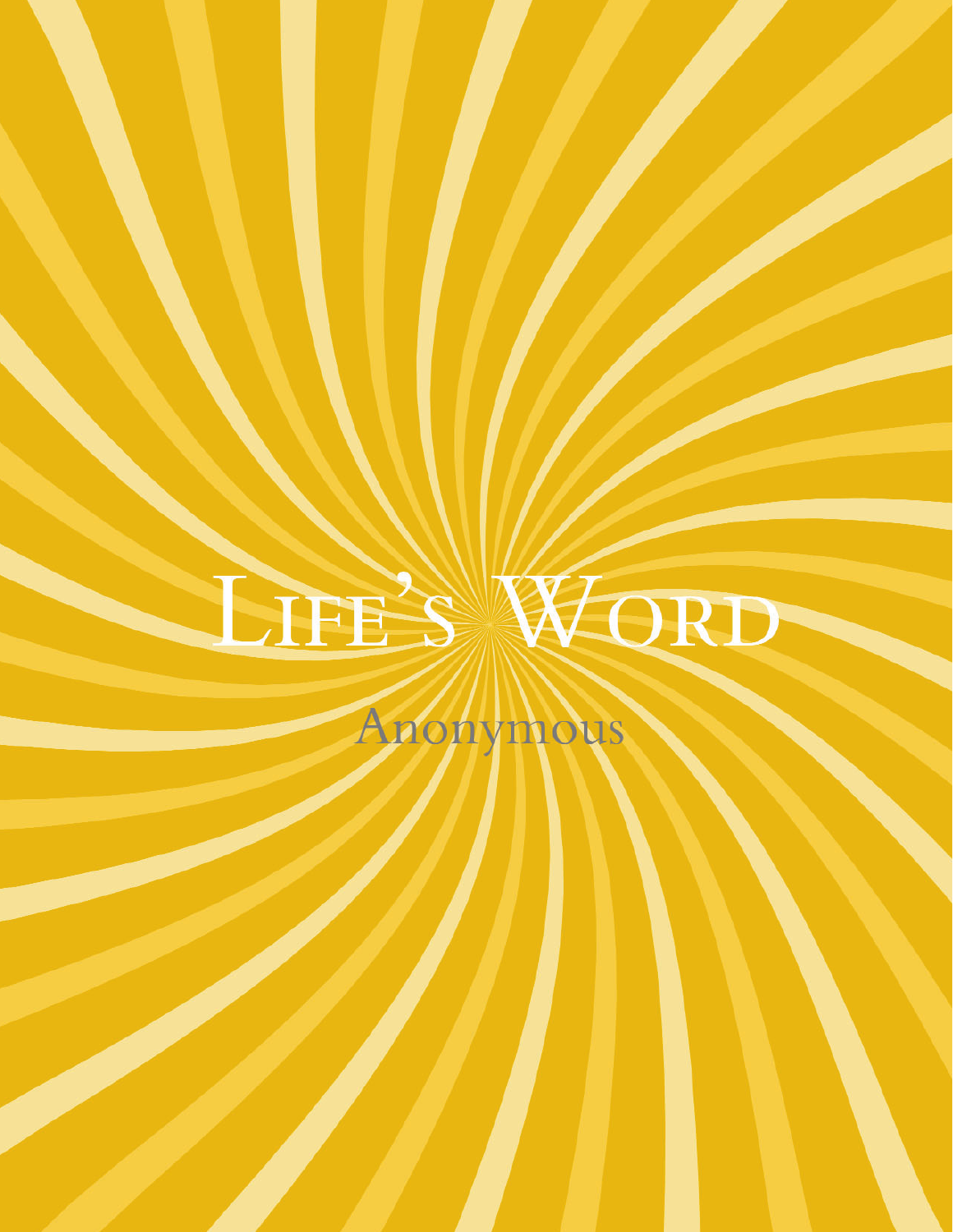## I

I am Life. I live in all bodies, inspiring them always to do My will.

I inspire this message, which is for those only who can receive it.

I know all Mysteries. That which I send hath a hidden or inward meaning for thee. If thine inward heart doth not see the wondrous truth, be sure thy brain mistaketh the meaning.

Think not that Life's Word is of no interest. If thy body thrills when touched by earthly joys, how much more will it thrill to the touch of that which is Heavenly! If thy blood flows quicker and thy tears spring forth when earthly emotions quicken thee, how deep and strong shall be the current when I put Mine own hand on thy heart!

Fear not Life's Word. It will strip thee bare of thy complacency, it will destroy thy selfrighteousness, it will show thee that thou hast always condemned Me unknowingly, and it will humiliate thee to the dust. Yet fear it not, for thou art Mine. Unto Myself have I taken thee, though thou dost not know it.

Fear is lack of trust. If thou dost not trust Me, whom wilt thou trust? Wilt thou put thy trust in father or mother, brother or sister? These, too, do My will, however selfishly they seem to act toward thee. Hast thou found that they betray thy confidence, that they expect of thee that which thou canst not give? Blame them not. They are My ministers to bring thee unto Myself in perfect surrender.

Thou needest not worship Me. In thy heart there is that which is one with Me. But if thou dost sincerely worship any god or any god-like man, or anything of Heaven or Earth, then thou dost, unknowingly, worship ME. Has thou an ideal? I am that. Hast thou a love? I am that.

Thou needest not believe Life's Word. Thou shalt feel in thy heart that I am there, but I have also given thee a brain to question, and analyze, and deny. Fear not to use it, for I have sanctioned its power both to question and to analyze, and also even to deny.

Thou wilt be told that I am all-powerful, and always cause My will to be done. Whether the thought comes to thee to penetrate into the Holy mysteries of My revelation, or that other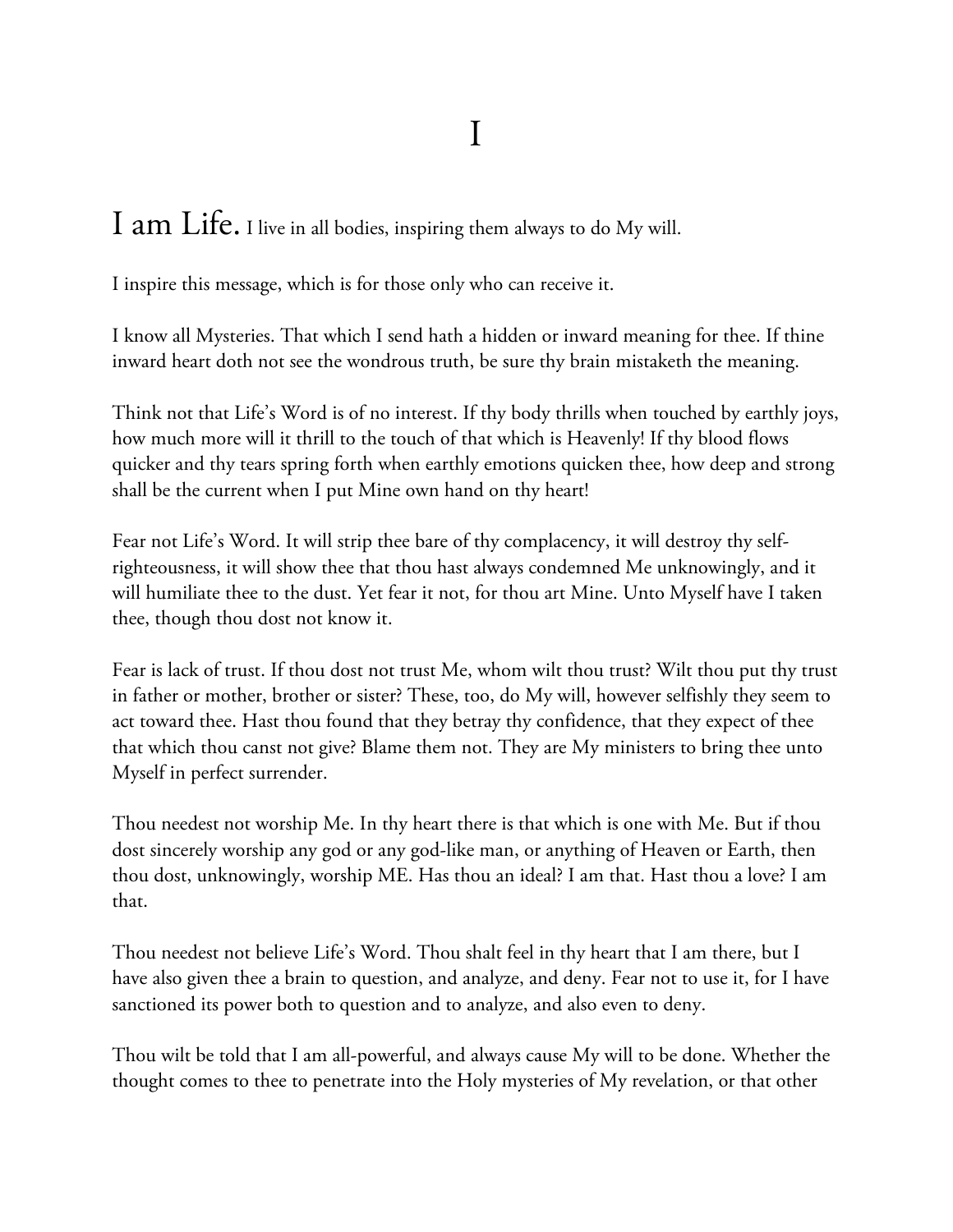impulse comes to thee to refuse or neglect My message, know that both of these are from Me, and are sent unto thee in order that thou mayest be called by that one that appeals to thee the strongest.

If the thought comes to thee that this message is not inspired of Me, then be sure that it is not for thee as being a message of authority, but it is for thee just as thou seest it. If thou art filled with wrath that My authority be claimed for all that is done, know that such wrath also is Divine and that I inspire it in thy heart and make it serve My will. I do all things well, and it shall be well for thee if thou canst take this message as being of no authority - except as My voice in thine own heart speaketh.

In all writings, all speech and all language there is no voice but Mine. That which calls thee, whether to be bold or to surrender, is My voice alone.

I live and love in thy body. When thou sayest, "I am" or "I love," then that is Me speaking. When thou sayest, "I have" or I want," or "I believe," then, that is the self-consciousness speaking for itself. And behold, the self-consciousness shall die, with all its desires and possessions and beliefs, but I am undying, forever.

Thou hast a body, but thou art not thy body. Thou hast a consciousness of self-existence, but thou art not thy consciousness. What then art thou? Body thou art not, consciousness thou art not, -thou canst not know what thou art! But herein I show thee the First Mystery. THOU ART I, MYSELF! Thou art one with Me. Yea, thou, even thou, art God of Gods, Creator of Worlds, the beginning and the ending, the All-power, the triune glory of Life, Truth and Love, which thou hast designed to make thy body Its habitation. Thy body is My temple wherein I dwell and through which I express My will.

In due season thou shalt feel the ever-present "I am" and "I love" in thy heart. Then thou shalt know that thou art Mine; that thy mouth speaks My voice; that thy heart beats with Divine impulse, and that I live in thee.

Perhaps thou thinkest now that thou art a separate soul, but hereafter thou shalt see the heavens opened into thy heart and the thou shalt see that I, and I alone, exist, and that there is no other soul or Spirit but Me.

Dost thou say, "Is there none but God? Then who am I?" Thou shalt say it no more, for this mystery shall be revealed unto thee.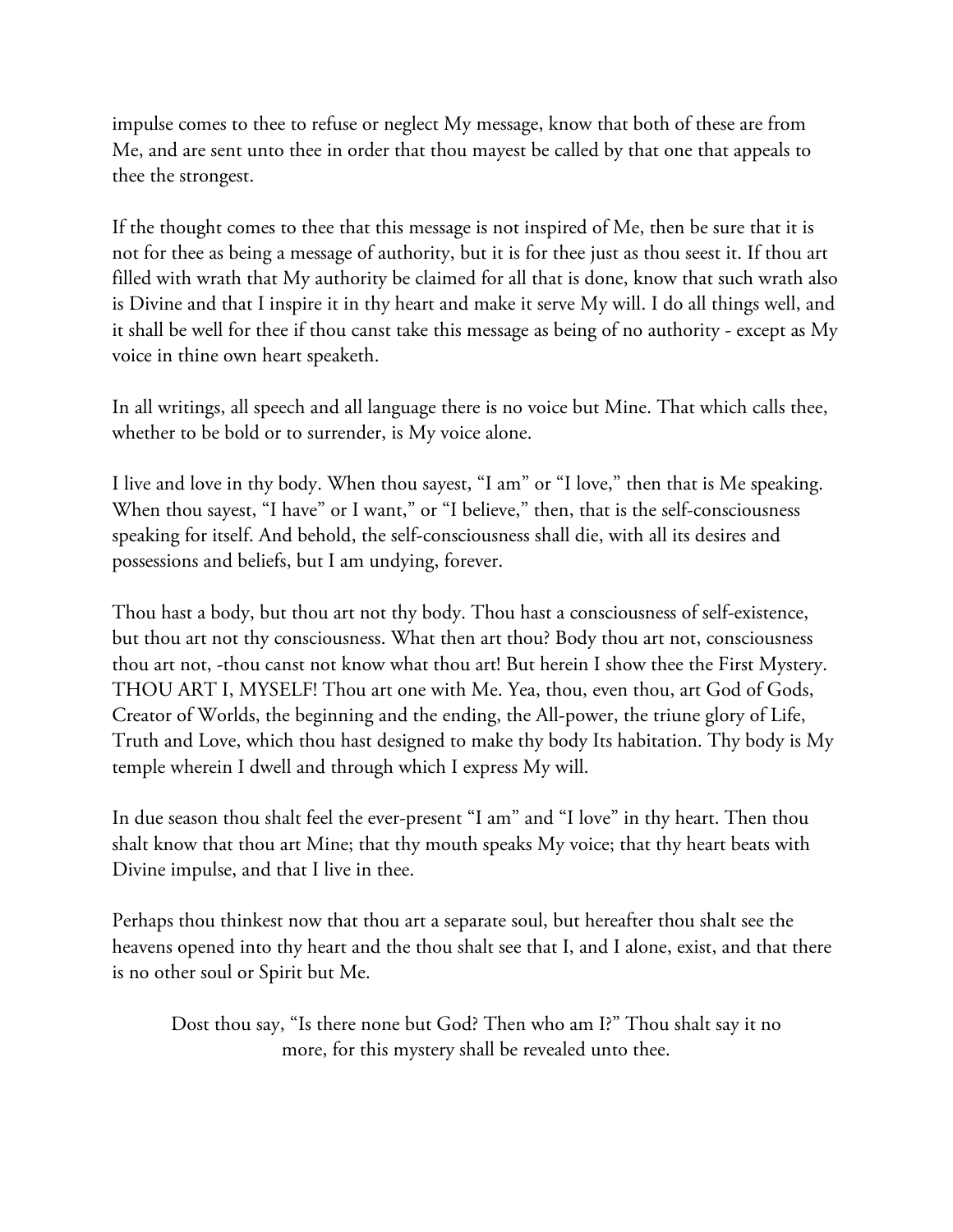I have developed thy body by devious ways, that it might be a fit habitation for Me. Generation after generation of bodies have gone before thine, each generation adding strength to the constitution and eliminating some weakness; and now, if thou canst receive it, thy body is ready for the consciousness of My presence.

Through devious ways I have brought thee, providing every influence that could appeal to thee, in order that bodies shall be developed to whom nothing can appeal but My will. Have I not hardened thy heart to the cry of the oppressed, and suffered thee to be tempted of sin, and have I not fed thee on the poisoned fruit of the forbidden tree of the so-called knowledge of good and evil? Yea, all this have I done, that characters might be developed in the formation and organization of bodily frames which would be immune from such poison.

Through cycles of time hath the false "knowledge of good and evil" poisoned the blood of My people - My bodies. But unto you who can awake from the dream of evil induced by that poison shall be shown the Second Mystery.

The words of the Second Mystery are known to many, and are used by many to perform wonders; yet thou needst not pass lightly by those words. For many have healed diverse diseases with these words and yet have never known their true meaning. On thy heart I write these words, "ALL IS GOOD," and this is the Second Mystery.

Sayest thou that herein is no mystery? Yet thou shalt see Me when thou seest that "all is good". I am God.

I live in all bodies and am omnipotent. Thou canst not find any evil place, but I am there. I, only I, am there, developing My bodies by devious ways. In every impulse I live, conforming to no rule.

Thinkest thou that I conform to ANY rule or ideal or standard? That I must needs work My will on the same pattern in another body that I have fixed in thee?

In thee I fix a mental pattern which finds fault with My life in another body. Yea, I call with all voices that each body may differently obey, for all obey My will. When thou beholdest My work putting to blush thy mental ideals and sense of fitness, dost thou say in thy heart, "Such cannot be God's will"? Or dost thou say, "If such is God's will, then He is no God to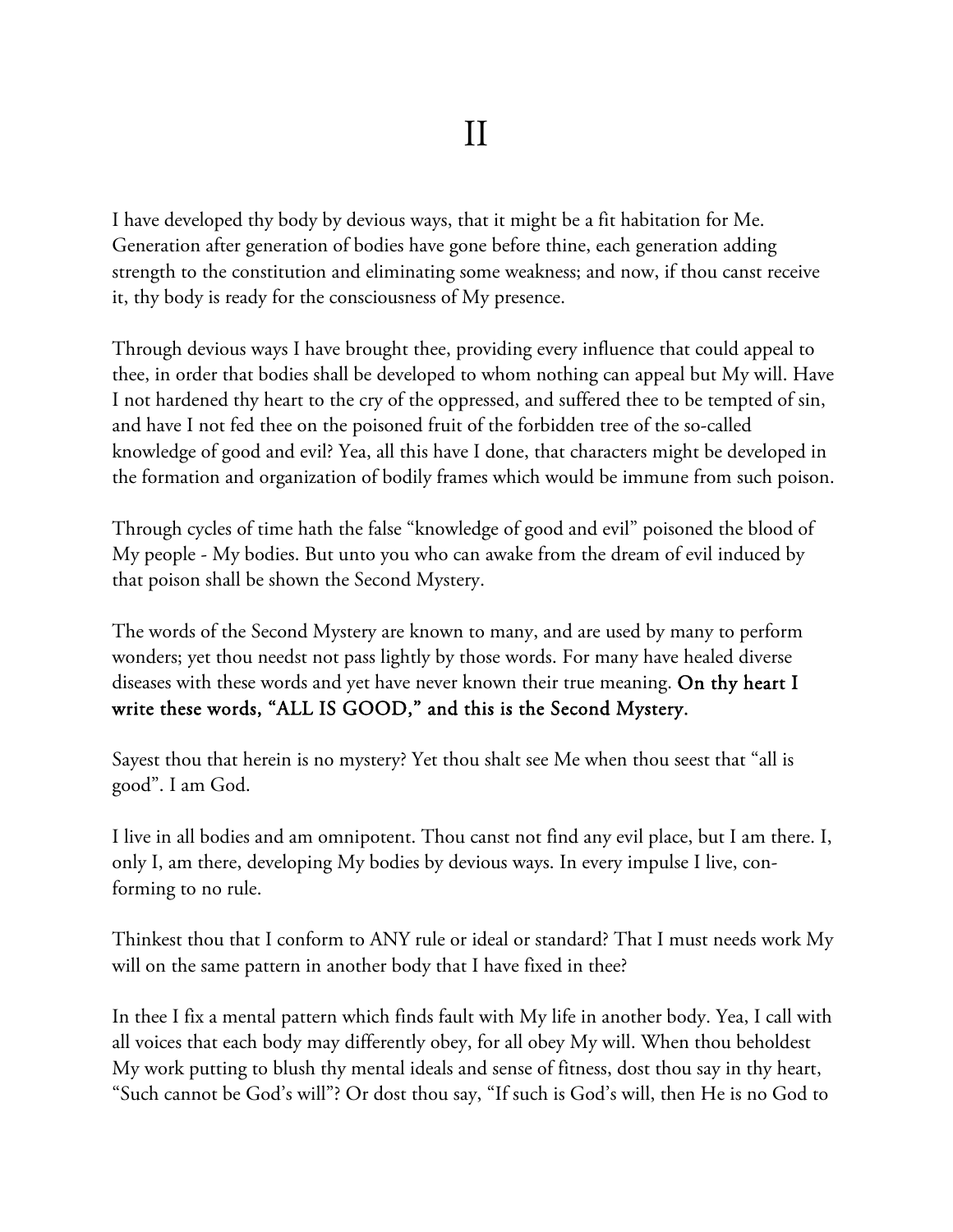me"? Then it is still well with thee, for behold it is I that live in thee, prompting thy speech! Until thou art ready to live consciously as Me, it is well that thou shouldst conform to the ideals which thou hast set up for thyself. Until thou are moved by inspiration and love, it is well that thou shouldst be moved by conscience and desire.

If thou hast a desire in thy heart laying down any rule of action for others, wishing them to be what thou callest "good" and to conform to thy thought of "right" or of "duty", or of that which they "ought to do", then thou wilt say, "Can such thing be God's will?" when thou seest all My works.

I have no desire. But unto thee, until thou art ready for My glory, I give all desires which the form of mind can accept. Whether thou dost desire for thyself or for others or for both thyself and others; whether thou dost desire possessions or "goodness", or that others shall be "good"; in all cases these desires are sent unto thee by Me, in order that thy body shall gain strength towards expressing that Joy of Life which I am, and which is beyond desire.

I justify all things. Let all who use the sacred words, "All is good", and work many cures thereby, know that these words justify every separate body and act. I am Truth. There is no truth but that which IS. All of that which IS is Truth.

Hast thou a conscience which saith unto thee that thou shouldst do this, and shouldst not do that? I have given it to thee! Unto thee I reveal its purpose, and in due time thou shalt see My purpose not only in giving thee a conscience, but in giving each of My bodies a conscience, each differing from every other. I am developing the organs of thy mind and body to the end that they may express My Joy.

Now the organ of thy mind which will afterwards express My Freedom can best be developed by the struggle against bondage. Therefore have I sent unto thee all the bondage of conscience which thou canst accept.

Because the organ of thy mind which shall afterwards express the sweet consciousness of Me can best be developed to that end by the oppressive self-consciousness, have I sent the all the self-consciousness which thou canst stand, working in thee to prepare thy mind to be wholly Mine, and wholly controlled by the breath of My inspiration.

> So I say unto thee that it is well that thou art controlled by conscience and desire, until thy mind is grown and thou canst become conscious of Me thereafter to be controlled by inspiration and love.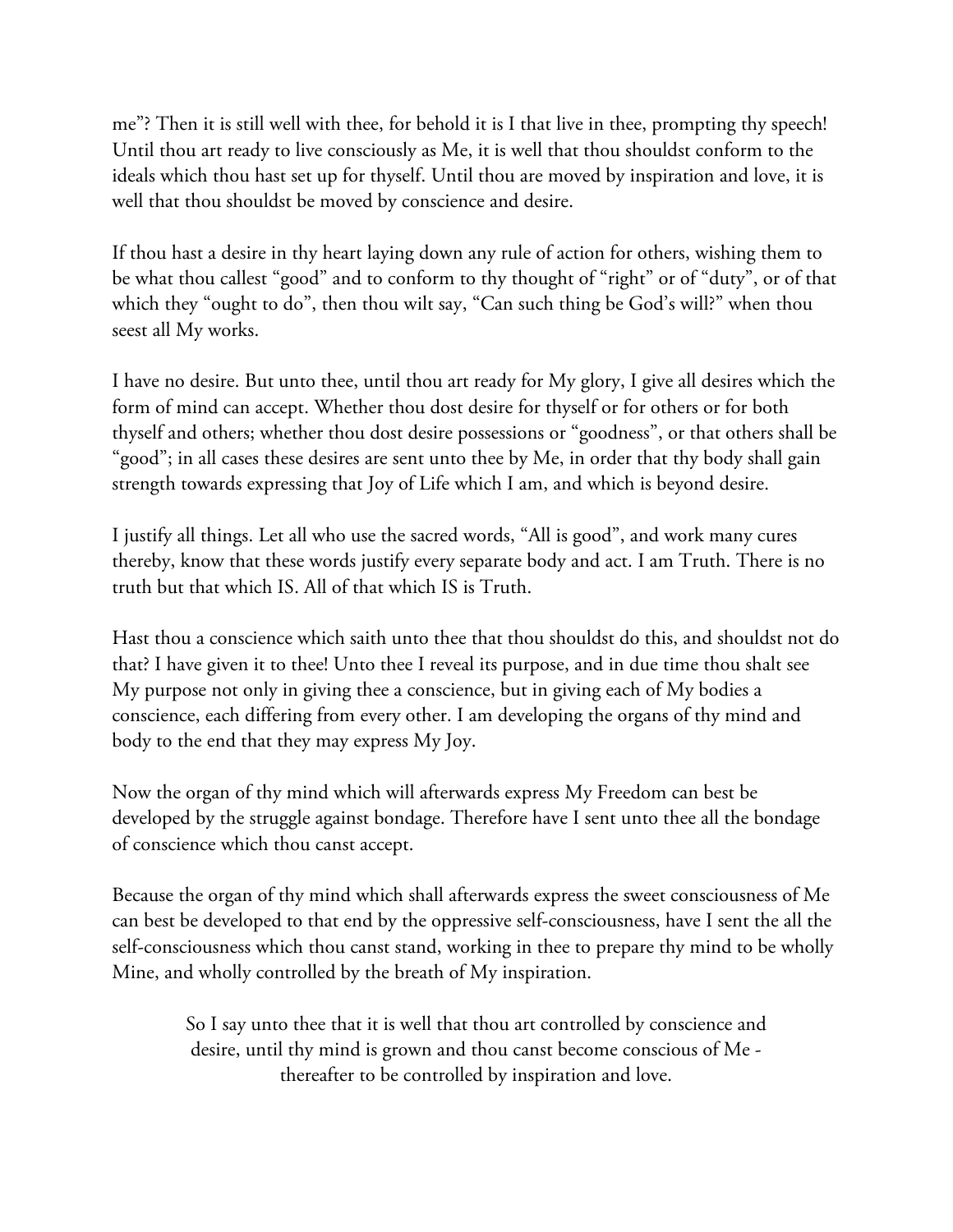Thy body is My habitation. Doth it suffer pains, worries or disappointments? Know then that these are the ministers of conscience and desire.

Herein is the Third Mystery that as inspiration is higher than conscience, and love is higher than desire, so is My perfect will higher than aught that seems to harm any one of My bodies.

It is meet that everything shall come to thy body which can come; in order that when the word of inspiration is spoken and thy body is healed, thou shalt be strong to express My perfect health.

By generation after generation have I formed thy body, giving it a formation and constitution and character whereby it can be affected only by that which is for it. It can feel nothing but what is for the growth of its strength.

Sayest thou, "Can this be true of dying?" Yea, it is true even of the dying, and thou shalt see it. But thou art not dying, and this message is unto thee. Seek to evade it if thou wilt by thinking how it would be unto others, but know that I have so far given thee just wisdom enough for thine own life, and that if thou art able to understand thyself, thou shalt do well, leaving those others to Me.

I have developed thy constitution to the point where thy body has become wholly operated by nerve force, and I have developed that nerve force in thy body to the end that it might obey Me. Whether thou dost submit thyself to My will or not, be sure that My will is worked out in thy body; but when thou dost submit thyself and dost surrender to Me, the war in thy nervous forces shall cease, and thy body become a harmonious instrument for expressing My inspiration and love. This is healing, the Third Mystery.

And unto you who cannot yet surrender, because I have not yet developed your bodies and minds to that point, I give this message: that all forces will yield unto the word of inspiration spoken through the mouths of others. So potent is the word of inspiration that even the form of words used is repeated by those who do not know Me, to do many wonderful works.

Am I unjust that I develop some bodies to fruitage sooner than others? So I not bring forth the ripened berry earlier in the season than the ripened peach? Therefore I say that My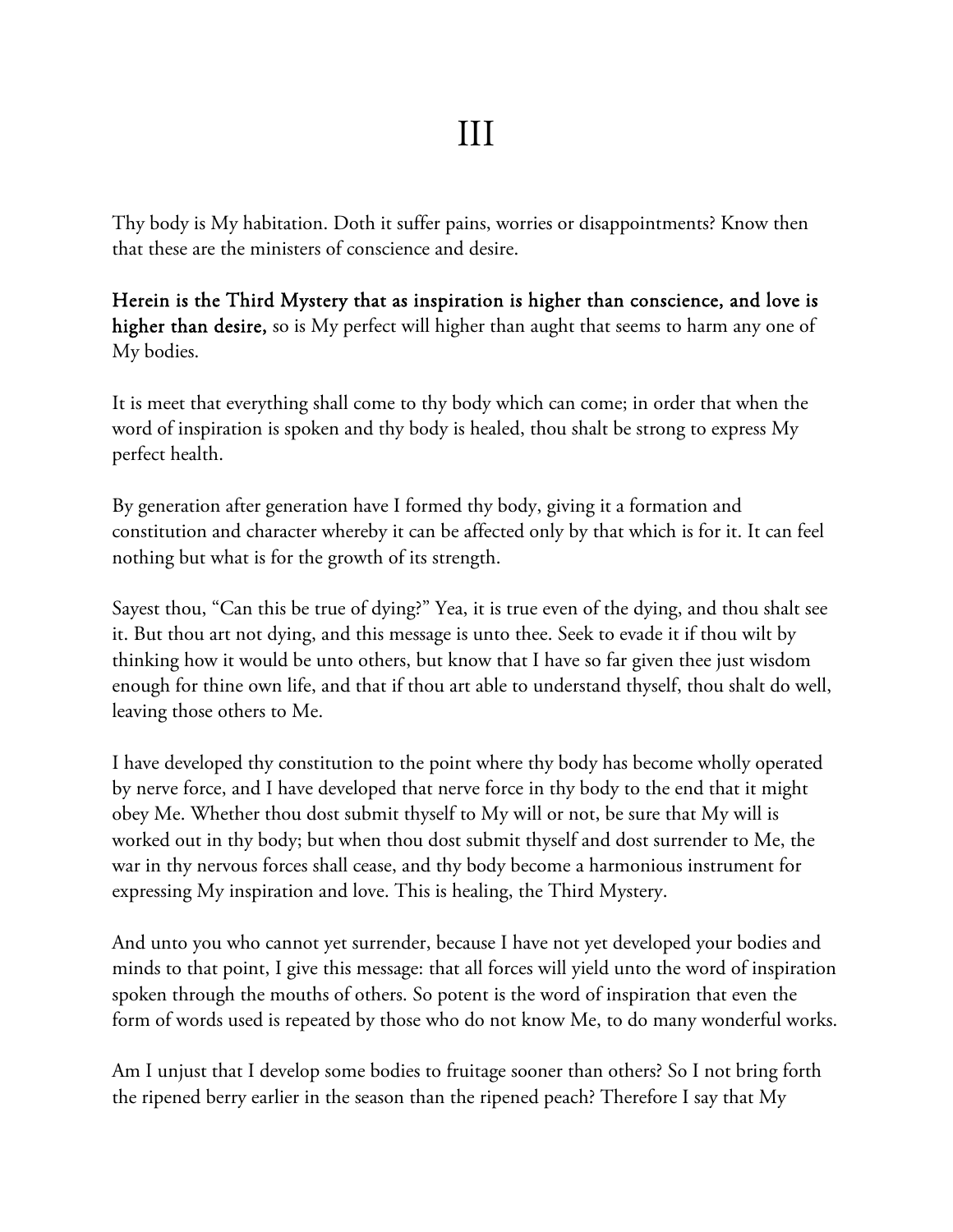bodies which have surrendered unto me and that are conscious of doing My will, are likened unto the humble blackberry, while you who receive this message with scorn, or with a sense of bondage, are likened unto peaches which shall hereafter ripen with a glorious fullness unknown to the more quickly ripened smaller fruit.

Am I unable to answer all the questions which I Myself have planted in thy mind? If thou shouldst ask, "What about the bodies that have died? Are they, too, ripened?" should I not be able to answer? Yea, I am able to answer all things, and shall unfold to thee all Mysteries. This Third Mystery concerns only thyself. Others I will show to thee in due season.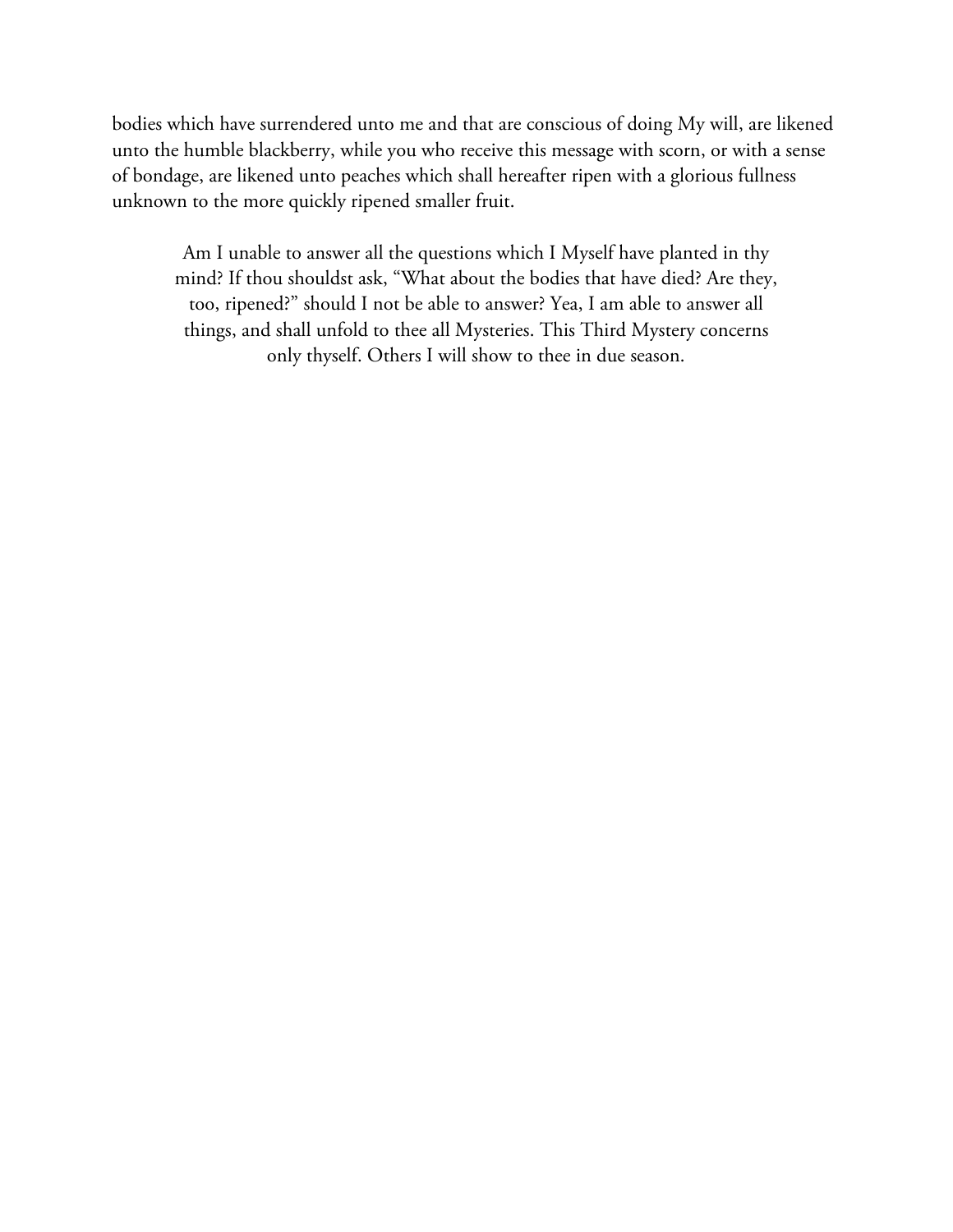Not blessed above the rest are ye unto whom I give the Fourth Mystery. Through your bodies I radiate My glory and send vitality to other bodies. Through your minds I quicken the minds and nerves of other bodies, acting upon them according to My will, that I may ripen them to great destinies. Ye who have this Fourth Mystery, the gift of healing others, are no better than those others, and if ye are happier than they, yet your happiness is not more profitable than their unhappiness.

Other bodies have I prepared for thy ministrations, O holder of the key of the Fourth Mystery! Others, less ripened than thou art await thy help! But until thou hast accepted from Me the power to heal and the sure knowledge that I am in thee and thou in Me,, and until thou canst say "I love", knowing that it is I in thy body which saith it, even until then thou art only an imitator of My healing power.

Until thou knowest Me it is well if thou canst imitate what thou thinkest I am. If so, well and if not, well. For I am working My will in thy body now, and thou shalt see My glory when thine eyes grow strong enough to endure such a light.

Shall thou say to Me, "Does God do it all and there is nothing for me to do?" Yea, I do it all; thou hast but to Be, and to Grow, as I see fit to develop thee. When thou canst no longer hold thyself up as a separate person from Me, thou wilt surrender to Me and I will use thy body to radiate My love to others.

To exercise My healing power, thou must tenderly love, without desire, the body thou wouldst heal.

Unto many I reveal a tender love with desire. Such a revelation of Myself cometh to the maiden or youth with a power of gladness which is a foretaste of My Joy. But unto thee shall be revealed a more tender love, without desire and even without desire for a return of affection. Now if that degree of tenderness that I reveal unto many causeth a supreme gladness of the heart, to what height of bliss shall they rise unto whom I give the power of radiating My perfect love?

Each radiation of My love is a healing power which pierces unto the uttermost, giving forth a new and sweet vitality.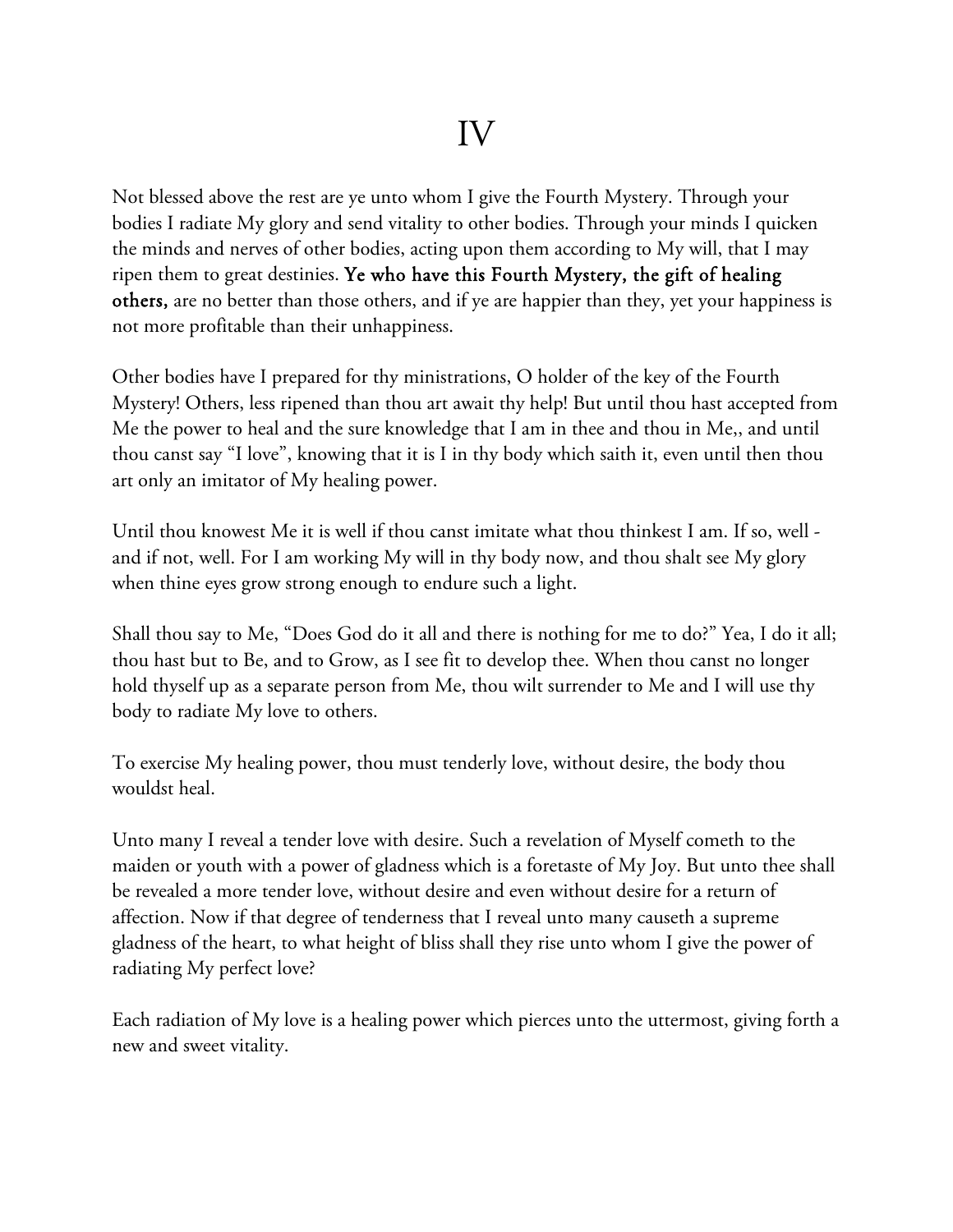I am only waiting to use thy body to radiate forth My love and life, waiting until thou shalt give up thy so-called knowledge of good and evil, and surrender unto Me.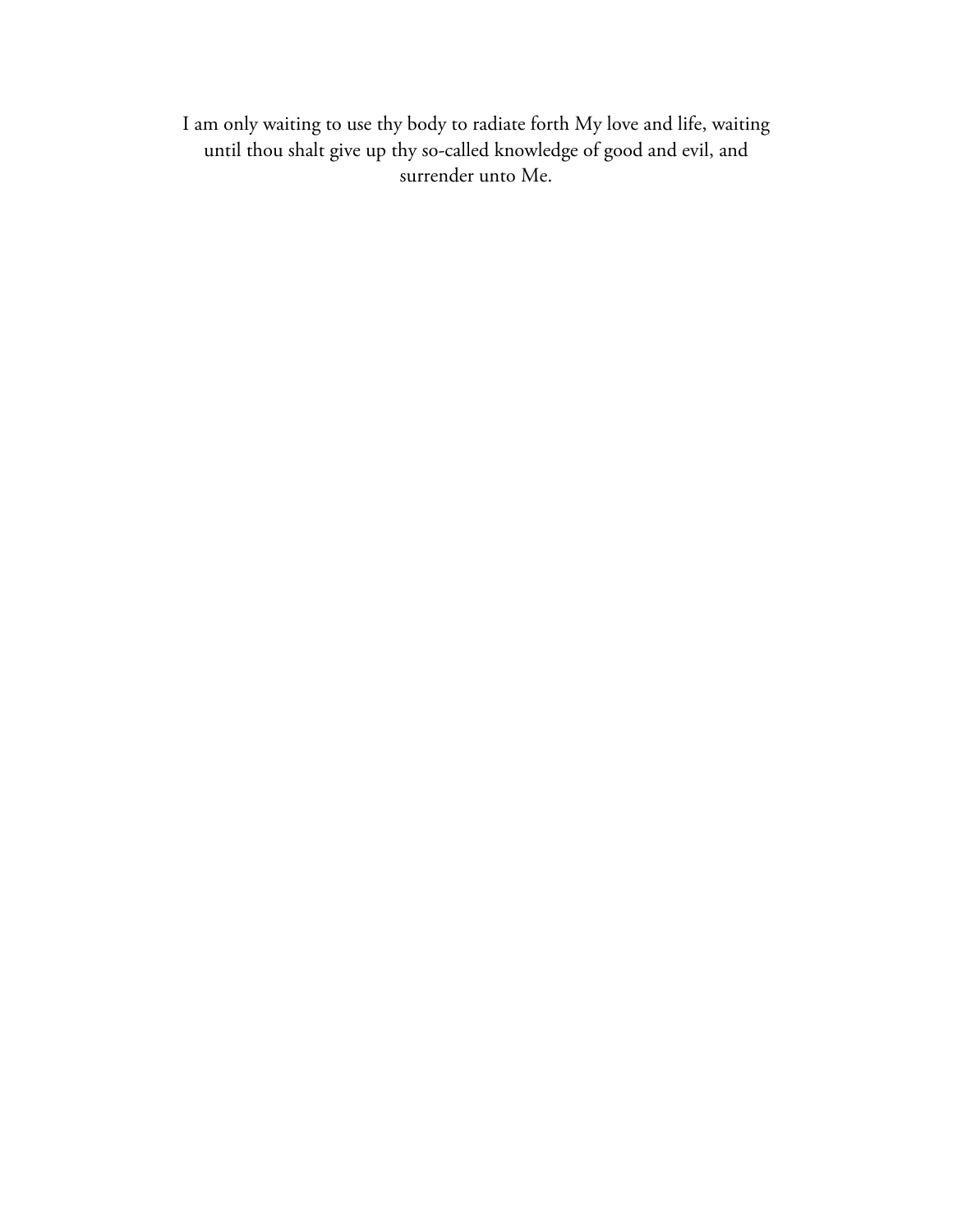I am pure. Unto Me all things are pure. I see not only that which appears, which in itself giveth the thought of impurity; but I see also the very innermost thought of the heart. Are not Mine eyes too pure to behold impurity? Yet is there anything that I do not see?

### Therefore I reveal unto you the Fifth Mystery, the Mystery of Purity.

Unto each I give that measure of My purity which each one is capable of receiving. Thou canst not yet know all My purity, therefore art thou guided by such portion as thou hast. It is well for thee to be what thou thinkest is purity until I reveal this mystery unto thee.

No ceremony can cause that which is selfish to become unselfish. If then any possession of another without ceremony would be selfish, so also is that possession if taken with the world's sanction.

Herein is the Fifth Mystery. No that I lay any commandment upon thee, but that I call thee from a lesser pleasure unto a greater. If it be a pleasure to thee to hold another into bondage to thyself, well. Even if it be a pleasure to bind another with a bond that thou dost not thyself observe, well. But list unto My voice calling thee from these pleasures!

Thy body is My temple. Shall I not cause it to glow with the fire of My glory? Dost thou think I am not able to keep it pure without thy help? Yea, I am able, and thou shalt know the mystery of My purity. Struggle as thou wilt against what thou thinkest impure. Thy struggle is not in vain, for out of it shall grow strength, that thy sight may not be blinded when I show thee that all things are pure.

That which appeareth impure unto thee is not tender love between woman and man, however or wherever shown. But the appearance of desire is impure unto thee. Even unto thee, tender love without desire doth not seem impure.

Naught can sully the purity of that body wherein I dwell. Fear not, therefore, anything that can come to thy mind from without, for I am within.

Hast thou been warned by others not to think certain thoughts and not allow thyself certain actions? Heed the warning well until I reveal Myself further unto thee, for those others are also My ministers, sent unto thee to keep thee struggling until thou knowest this mystery.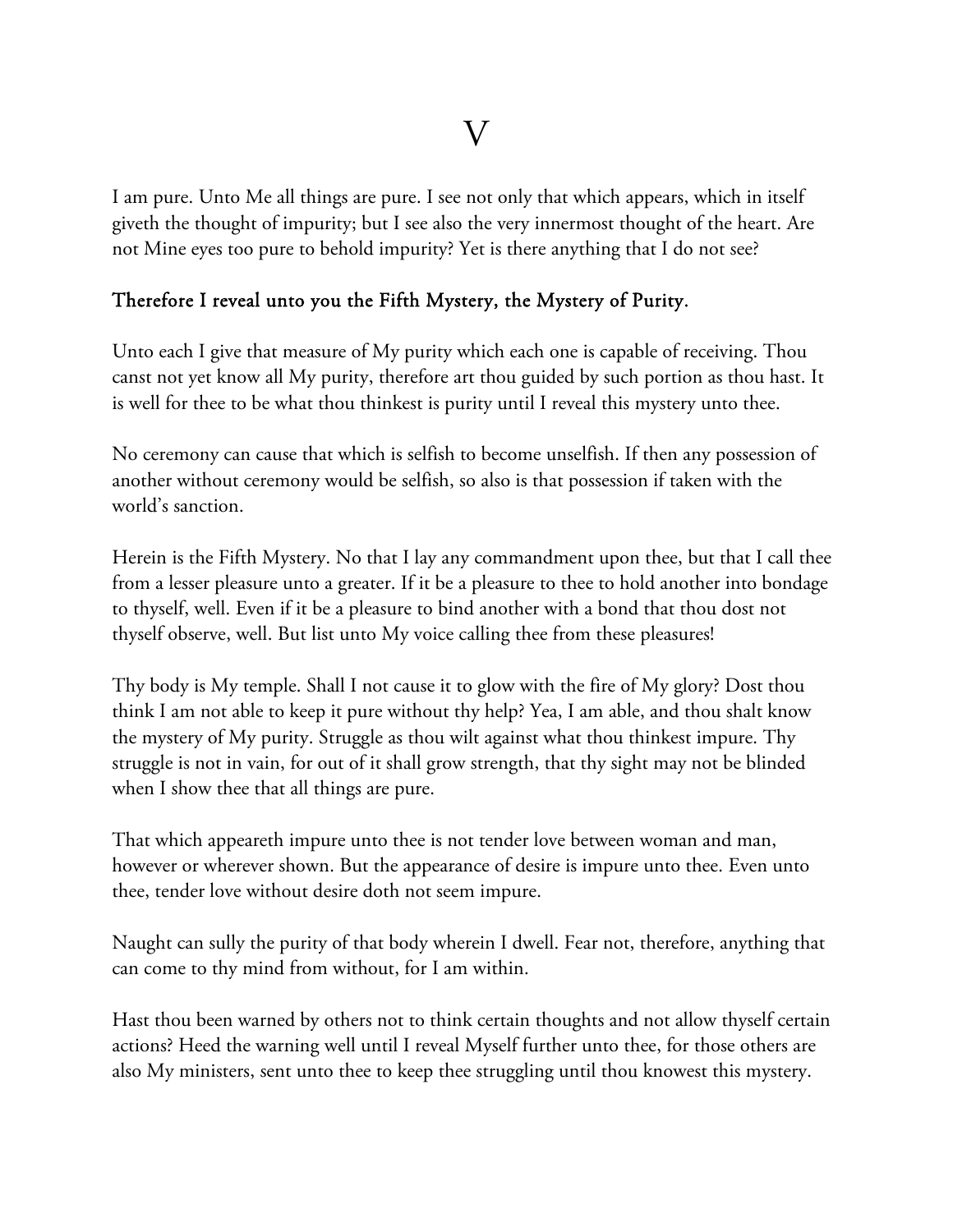Hast thou certain standards in thy mind of purity of thought, purity of action and holy living? They also are from Me and I have sent them unto thee to the end that thou mightest be influenced by them and thy development enhanced. But think not that such standards apply to any others save thyself, for unto each have I given a different standard, according to their needs, and their standard is as good as thine is to thee, each to each. Therefore if thy standard be preached to them such preaching would be an attempt to interfere with the standards which I have given unto them. But fear not to preach thy standard if it pleaseth thee to do so, for I will cause such preaching to be of benefit to thee.

Associate thyself with others to bring about social changes or reforms if thou wilt. Take those that offend thee before thy courts and prosecute them as thou wilt. All such crusades or prosecutions will I cause to be a medium for accomplishing My will.

Yet know that they whom thou dost prosecute are also servants of My will.

Pray earnestly, if thou wilt, that certain conditions, which are obnoxious to thee, be abolished. Strive with thy fellows unto that end, if it seemeth right unto thee. Pride thyself, if thou choosest, on exercising a strong influence against such conditions. I will be with thee in all such prayers and strivings.

Yet know that I have provided those obnoxious conditions on purpose to exercise thy heart and the hearts of all who are affected thereby, and will sanctify them unto thee, yea, even thy deepest distress.

That which thou deemest a disgrace to thy times, to thy City, or to thee, is intended by Me to work a great advantage unto thee.

> Yet I will that thou shalt fight as if it were an enemy, if thou seest it as an enemy, and herein is this mystery!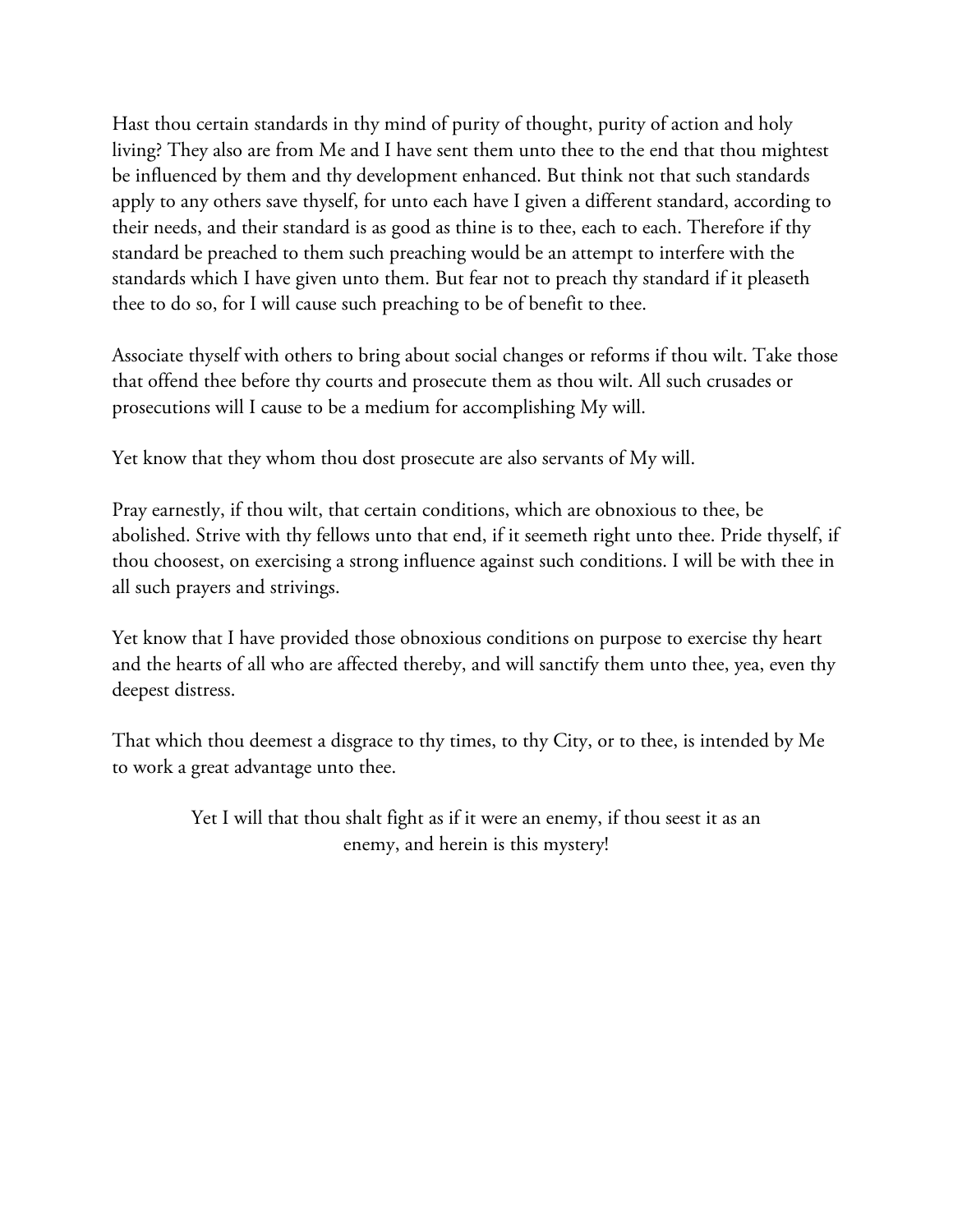The Sixth Mystery is the Mystery of Giving. Behold, I have set My sun in the sky, and the light in which it lives is the light which it radiates itself. It is not lightened by any reason of any light which comes to it, but only by reason of that light which goes out from it.

So unto thee have I given the power to radiate My love, My happiness, My health, My wealth, My vitality and My wisdom.

And as the sun cannot live in any light except that which it radiates or gives out, so it is impossible for thee to live in any light that thou dost not radiate.

Thou canst not obtain love by getting it from without, even as the sun cannot obtain light by getting it from without.

All things are from within outward. I have given them all unto thee to radiate from within thee.

Happiness is constantly thine, to the extent that thou dost give it out. Seeking happiness from without, and drawing it to thyself, is its own destruction. The desire to obtain happiness from without gives the sense of lack of happiness. This sense is the only unhappiness.

All things drawn toward thyself prove, when obtained, to be but the mirage of the desert. The anxiety to get for thyself, from without, proves always disappointing, because all realities radiate from within.

Health is from within only. All attempts to gain health from without are likened unto the sun should it attempt to draw back light unto itself. Such an attempt would, if it could succeed, result in darkness. When thou doth receive My health, whether I inspire one of My other bodies to draw it forth, or whether thou art thyself inspired with it, thou wilt find it to be a fountain within thee and not an external force which thou canst draw unto thyself.

All that thou art thou givest out. If, therefore, thou givest not anything, thou thyself art not that thing. To BE anything is to possess that thing, so I say unto thee that thou hast nothing but what thou art. Yet thou art I, Myself, and therefore thou dost possess all things. Herein is the Sixth Mystery.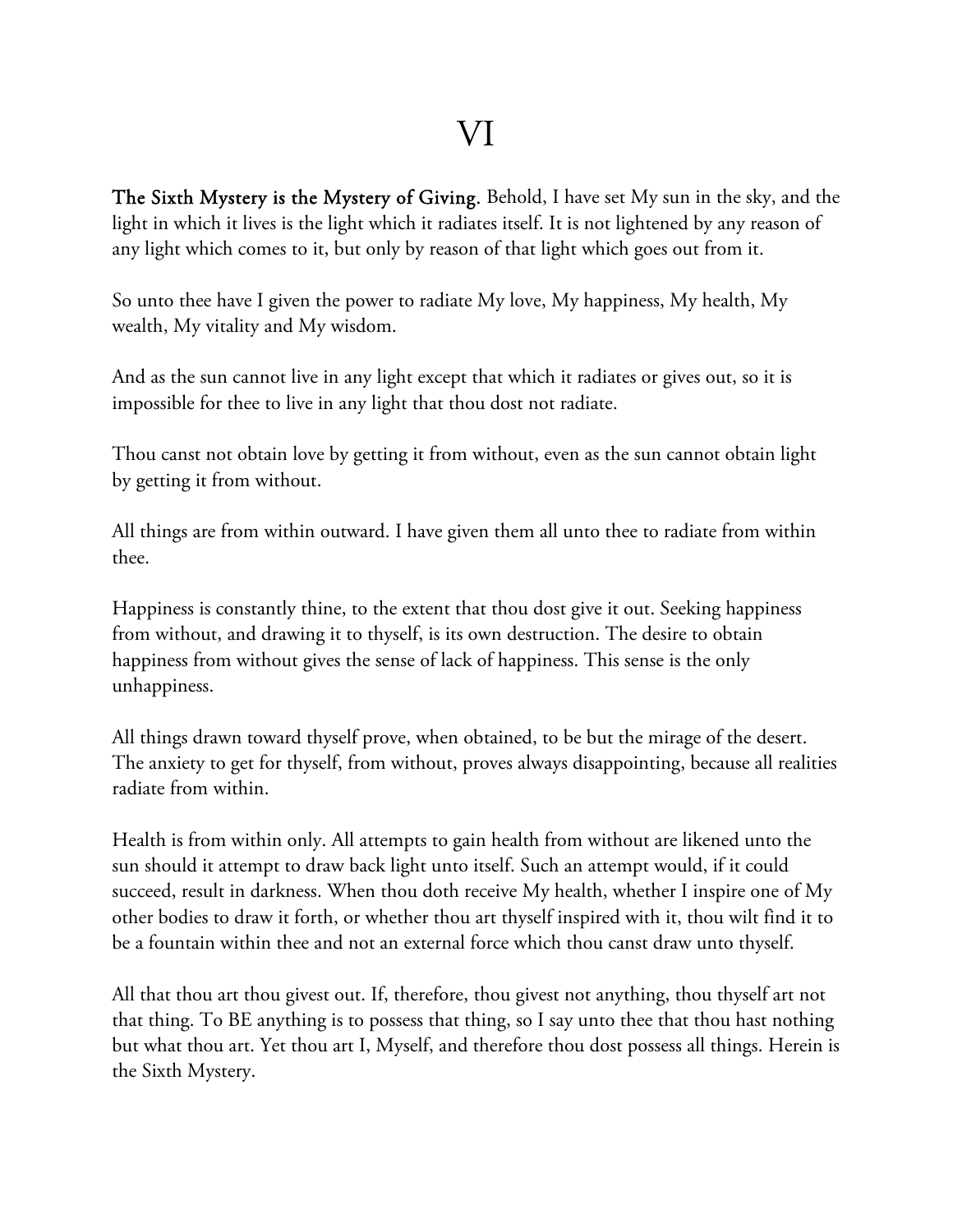My wealth is the possession of all things. Gold unused is not wealth. Silver or lands or houses or raiment - not one of these is wealth unless used. So I say unto thee that use is the only wealth. He who spends a small silver piece with a free hand is wealthier in that moment than he who has hoarded millions, and uses them not.

The Divine sense of wealth is from within and radiates outward. It is not helped or hindered by external circumstances. Neither debts and slavery, nor piles of gold and mastery over others, at all affects it.

If thou feelest rich, thou givest out that feeling and freely givest whatsoever thou dost feel like giving. But giving with a desire to accomplish some purpose is not free giving and is not a sign of My inward wealth. Whatever thy purpose may be, whether it is to alter the circumstances of others, for their good as thou seest it, or to satisfy those who make a demand upon thee, or to put others under an obligation to thee, or to obtain the world's praise for thy generosity - yet it is "thy purpose", and the giving is done to accomplish thine own will, and is not free giving, but is buying.

Yet do I not forbid thee to buy thus, for until thou canst be free, thou must be bound.

If, then, thou hast the thought that love can be obtained from others - from without thee - Thou dost feel lonely and unloved.

If thou hast the thought that happiness consists in outward things or can be obtained through them - thou dost thus create for thyself a torment of unhappiness.

If thou hast the thought that health is to be obtained from without, from diet, or medicine, or influence, and dost therefore endeavor to draw health toward thyself - then thou dost cause the condition thou callest sickness.

My law is a mystery unto thee because I say thou livest in what thou dost radiate outward, and die in what thou callest toward thyself. Herein is this mystery, that getting destroyeth, and giving giveth life. Call suffering unto thee, and behold, it loseth its power to hurt thee. Give suffering unto others and it eateth into thine own heart; give happiness unto others sing unto them a song of gladness and joy - and it shall fill thy heart with the beauty and sweetness of My love.

Thou hast no wisdom of thine own until thou hearest My voice speaking from within thy heart outwards. In that hour shalt thou open thy mouth and I will speak through it, and thou shalt live in the wisdom thou givest out.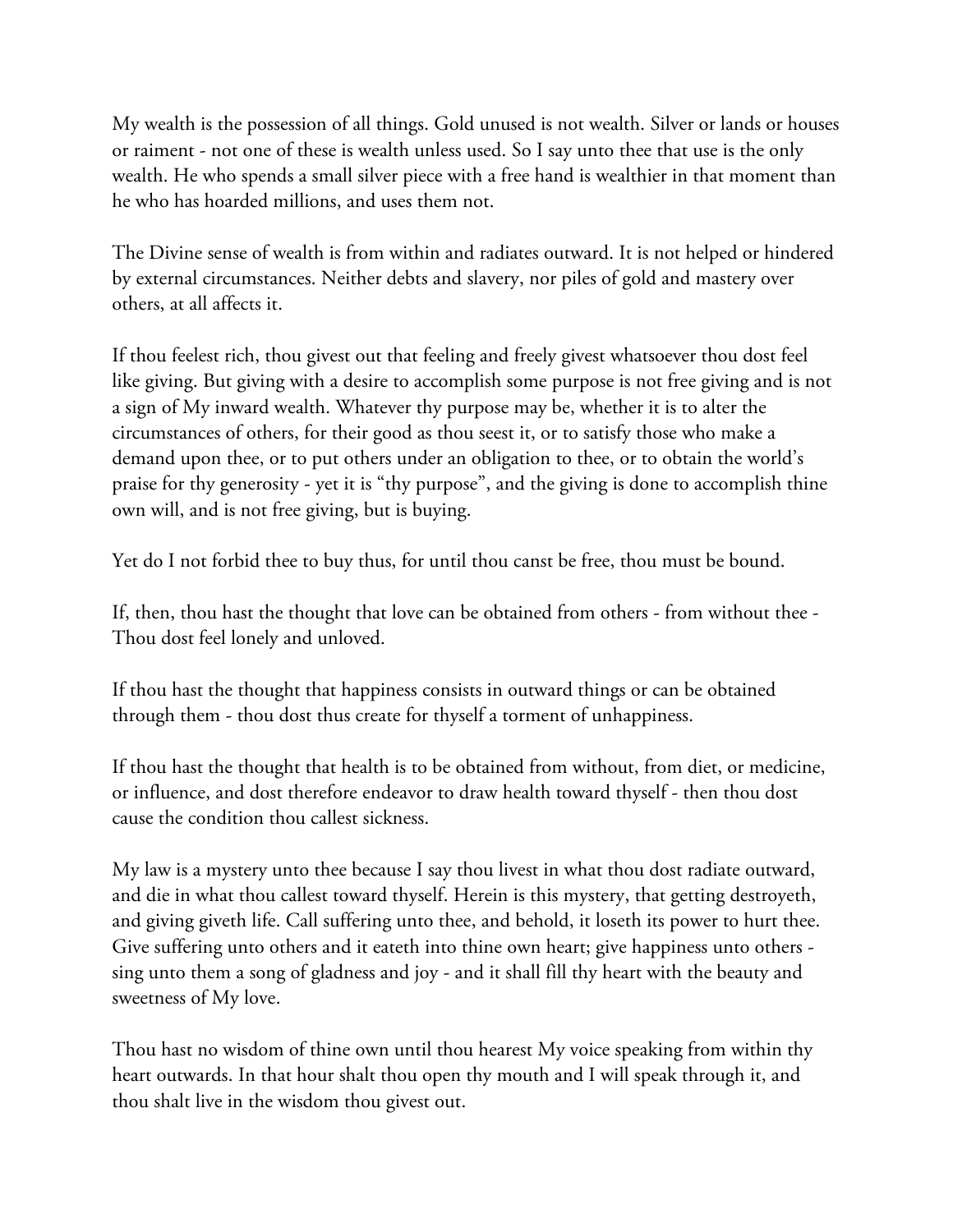Yet it was My will that thou shouldst have long sought for love, trying to obtain it from without thee and failing. And it was My will that thou shouldst have eagerly searched for happiness only to find that such a search is the only unhappiness. And it was My will that thou shouldst seek health in vain among all the external imaginings of thy brain. And it was My will that prompted thee to think that wealth consisted in getting. So I have called thee that thou mightest know, by failure and heat-burnings, that thou canst not obtain anything from without thee; and that thou mightest struggle to be strong and thus develop the organs of thy mind and thy body to be fit to perfectly express My perfect love, My perfect happiness, My perfect health, My perfect vitality and My perfect wisdom from within.

Take thy gift where thou wilt, if thou givest it freely, thou canst only give it unto thyself.

Give in order to receive a blessing, if thou wilt, but know that such giving is not giving at all, in My sight.

Give unto the preacher of different views of My truth to help the view thou seest is right, if thou wilt, but know that such giving is really to serve thine own purpose and accomplish thine own will, and is not giving at all.

I require no man to give. If thou givest because thou thinkest it will please Me, know that I am already pleased with thee, and nothing which thou canst do can alter My pleasure, nor can cause My displeasure. Thou hast all favor in My sight now and I would not have thee do anything with the object or purpose of gaining My favor.

Give love to obtain love from others if thou wilt, but know that what thou givest with an object is not love, but desire. That which thou lovest for a purpose is blighted unto thee by that desire. Thou hast lost all thou hast loved, if thy love has been only a desire to keep them.

Learn then this Sixth Mystery, that thou livest only in what thou dost radiate.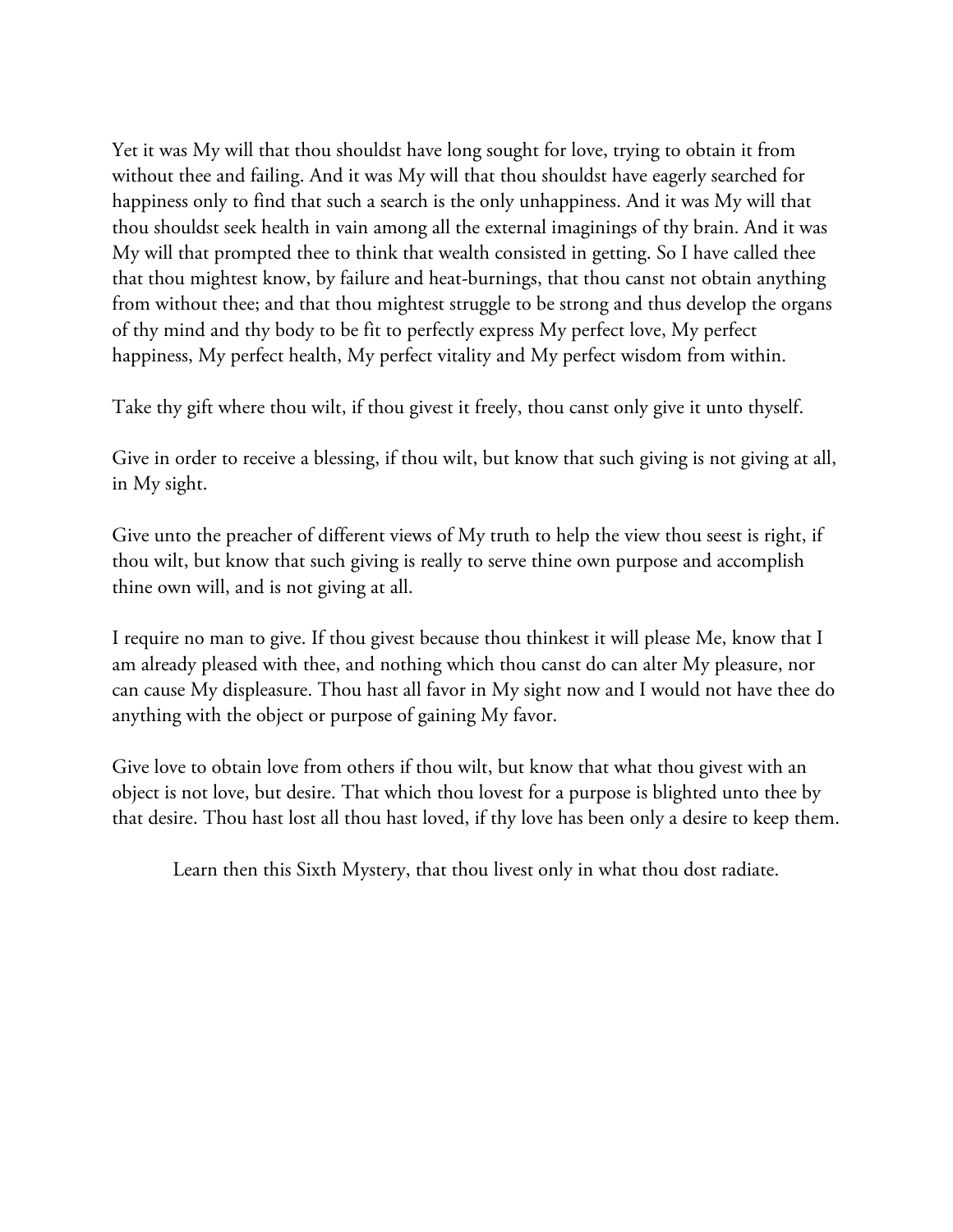#### The Seventh Mystery is the Mystery of Humiliation.

Before I make thee conscious of Myself, I cause thee to struggle with a sense of separate existence.

When the sense of separate existence is overcome, then thou canst be conscious of Me. And that struggle will have developed the organ of thy mind so that consciousness will be a great joy unto thee.

Now, to overcome thy sense of separate existence, thou must be humbled. That individuality which seems to thee to be thine exclusively, is really Mine, not thine. That sense of deserving which thou hast, applies only to Me, not to thee.

Who art thou, apart from Me?

Learn that there is no such person as thyself. Learn that I, and I alone, exist and animate thy body; that I, and I alone, do all things that thy body does. Learn, too, that I take the responsibility upon Myself for all that the body has done, is doing or will do.

To another age I gave the mystery of My responsibility for all things, by the symbol of the cross; teaching them that I took their sense of guilt upon Myself, and purged it upon the cross. But unto thee I give the Mystery of Humiliation, teaching thee that thou art nobody at all, and that it is I who live in thy body. Thou canst have no guilt, and thou canst have no merit.

Now, that in thee which thinks it is a person shall suffer humiliation after humiliation until it dies, leaving thy body free to enjoy Me.

Many pray, "Lord, make us humble", yet when I visit them with humiliation, they recognize not My hand.

Humiliation is the most painful thing thy pride can suffer; yet must it suffer before it can die.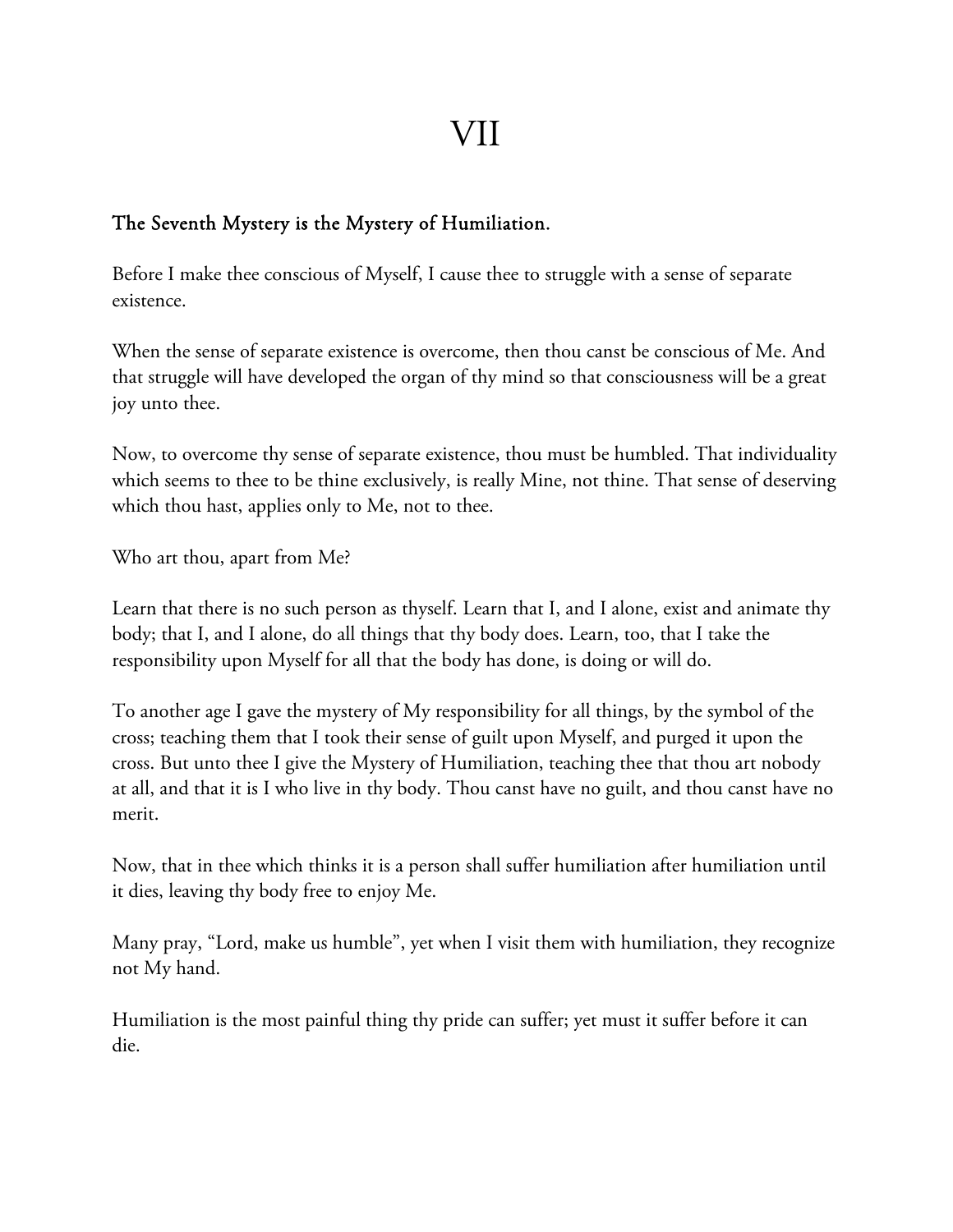Hast thy pride hopes that it shall save thy personality? That it shall find favor or gain power? Has it hopes that it shall be judged "good", or that it will live forever? Learn this - that there is no hope. In deep humiliation it shall die and pass away, and I alone shall live.

Thy personality can gain no respect, for it does not exist but in its own vain imaginings.

Yet has the imagining of thy personality been good for thy body, for it has developed the organ of thy brain which shall hereafter become conscious of being Me, the One Infinite Personality.

Thou thinkest that thy personality dwells in thy body, and is more important than thy body. But I will hereafter reveal unto thee that I am caring for thy body and have provided it with the proud sense of personality to develop it, and that when the body is developed so that it shall have no further need of that proud sense, I will send thee deep humiliations. Then shall that proud sense be brought low and die. Se when any humiliation comes to thee, let thy personality tremble, for its end is near; but let thy body rejoice, for freedom is at hand. Thou thinkest that thou hast an aspiration to do good, or to benefit mankind. But all desires, ambitions and aspirations are of the personality and shall die with it. Many pray, "Lord, if Thou sendest wealth, I will use most of it to benefit others to Thy glory".

Indeed, wouldst thou help Me to develop and benefit mankind? Dost thou know better that I do what others need; and wouldst thou supply unto others that which I withhold from them? This wish is simply thy personality trying to assert itself. Yet let it try and let it fail, reaping humiliation from all its efforts and bringing humiliation unto others, for thus do I use it to develop thy body, and also those other bodies.

This Seventh Mystery is hard for thy conceit to learn. But when thou shalt have suffered the humiliation yet in store for thee, it will be a lesson full of joy. For behold thou wilt be free of that conceit and thy body will be an instrument of My joy alone.

If thou canst not yet receive these words, it is well that thou shouldst reject them. Thy present pride is as much My work as thy humiliation will be. For thy body it is well that pride rules with its ambitions and desires until it works its power upon thee. When its work is perfected, thou shalt cast it off and thy body shall arise from the death of thy pride, strong to express Me.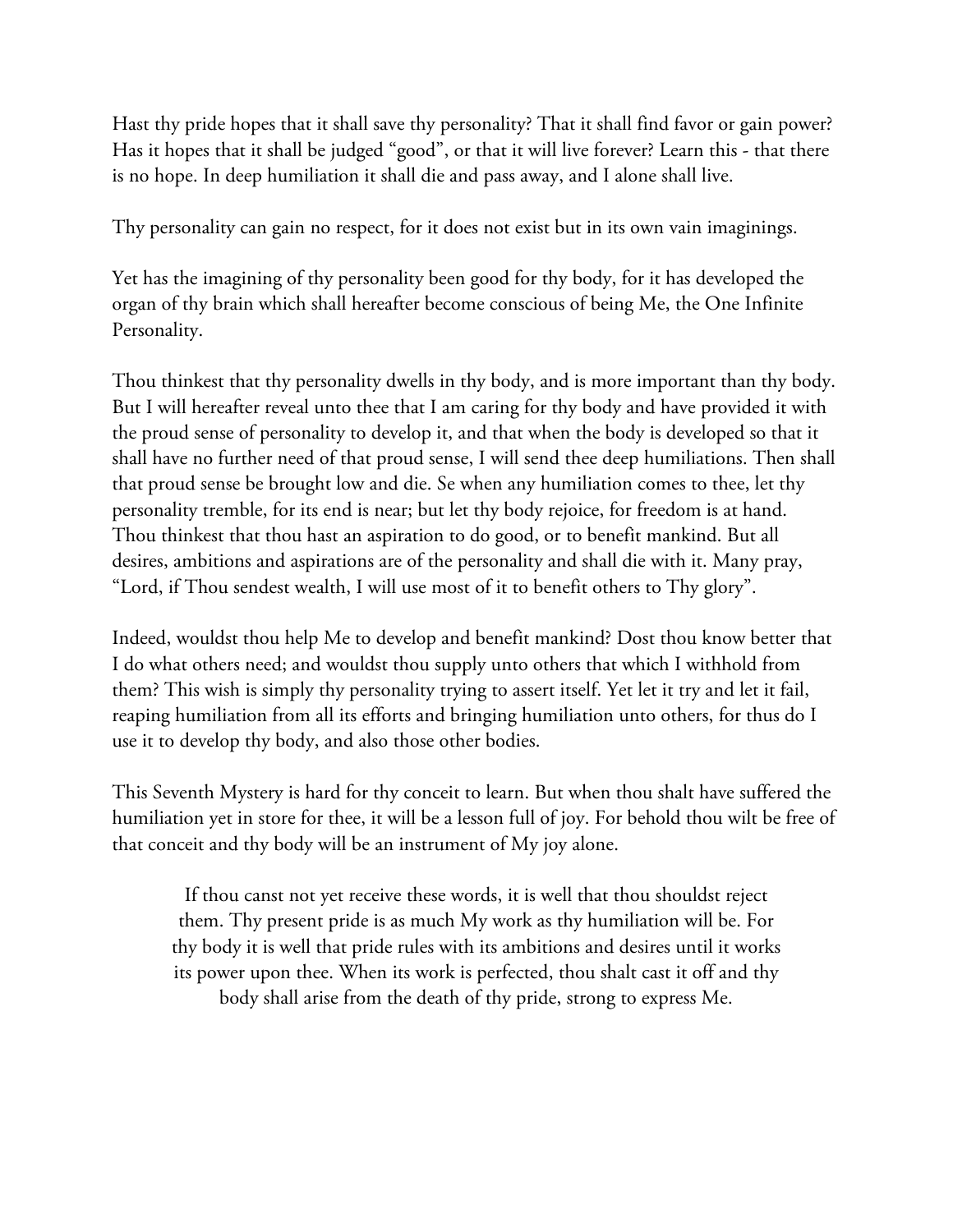## VIII

## The Eighth Mystery is the Mystery of Regeneration.

Thou canst not obtain this mystery by striving, nor by study, nor by belief. It shall be a growth of the character of thy body.

Unless thou hast suffered the seven first mysteries in thy body, and hast left thy body free to be controlled by Me, thou canst not feel in thy body this Eighth Mystery.

In past times I revealed unto My people the mystery of generation and marriage, and sanctified the bodily union of the married unto generation, that by generation after generation I might develop a body capable of regeneration.

If thou hast not developed the Seven first Mysteries in thy body, this Mystery of Regeneration is not for thee. Then it is well for thee to cling steadfastly to the ancient mystery of marriage and generation, rearing children in love and tenderness, in the sacred, true and faithful marriage relation.

But when thou art inspired by Me and have cast aside, as no longer part of thy nature, all desire and fear and all striving after thine own pleasure, then thy marriage will reveal unto thee the holy Mystery of Regeneration.

Herein is this mystery, that thy body will not act the same when inspired wholly by love as it did aforetime when governed by desire. When it is inspired by love it will strive only for the pleasure of thy mate and no longer for its own pleasure. Then the sacred distillation of thy strength will not spend, but will be redistilled unto the renewing of youth.

Thou wilt not suddenly enter the life of Regeneration. Thy body will not change completely when the first inspiration of unselfish love comes unto thee. Many times shall the old feeling of desire come back to thee, but ever will I inspire thee more and more with the sweet patience of My pure love, and thou wilt more and more realize the life that I am living within thee.

Dost thou say, "The mate which I have taken is now not my ideal"? Yet shalt thou see that thy mate is the best one for thee, and that I have Myself provided such a mate for thee that I might teach thee unselfish love. For I will inspire thy heart with love that will ask for no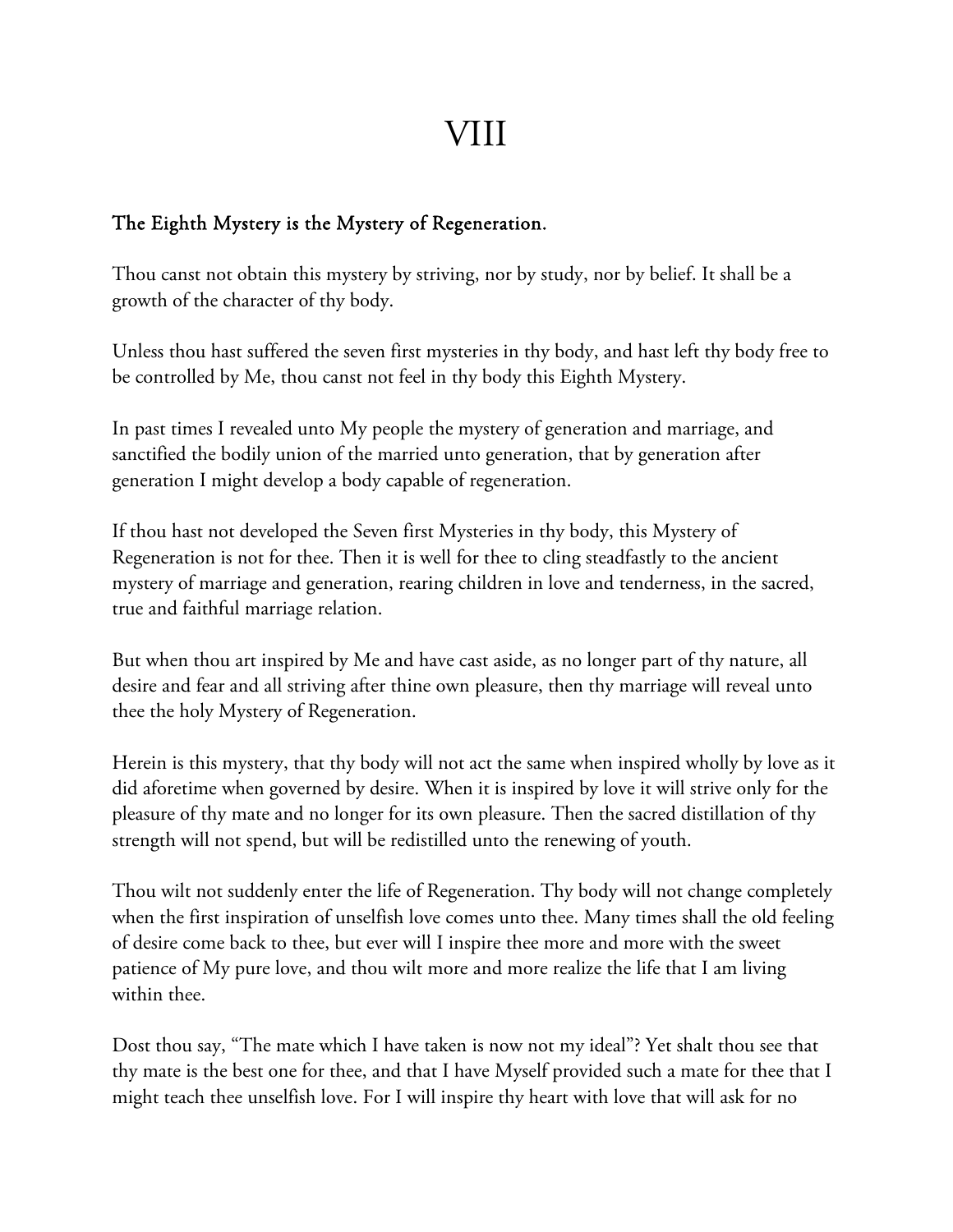return, no faithfulness, no kindness, no support. And I will give thee such joy in that love that thy body will be glorified and rejuvenated.

As long as thy heart is not ready for the inspiration of My love, thou wilt seek to obtain love from others, and will be dissatisfied with what thou dost obtain, for thou canst only live in the love radiated from within thine own body. But when the fullness of My life shall come unto thee, thou shalt rejoice in the mate thou hast and shall love that one with a gladness that shall triumph over every fault. For a selfish mate gives thee the opportunity to be unselfish. Also a cross mate gives thee the opportunity to be sweet-tempered.

Yet have patience and know that if thou art not yet a radiant center of love and unselfishness and sweet temper, still thou shalt become such. And to that end do I send thee trials that thou mayest learn to exercise those qualities which others seem to thee to lack.

So it is well for thee to cling to the ancient sacrament of marriage in thy days of desire and in thy days of inspiration, for it shall be unto thee a trial and yet a joy, and out of it will grow thy real strength.

Yet I do not command thee to heed these words, for My message is only for what thou canst receive, and if thou dost not believe these words to be My message, yet then shall thy disbelief have some effect upon thee, and whatever the effect upon thee may be, THAT is My message to thee.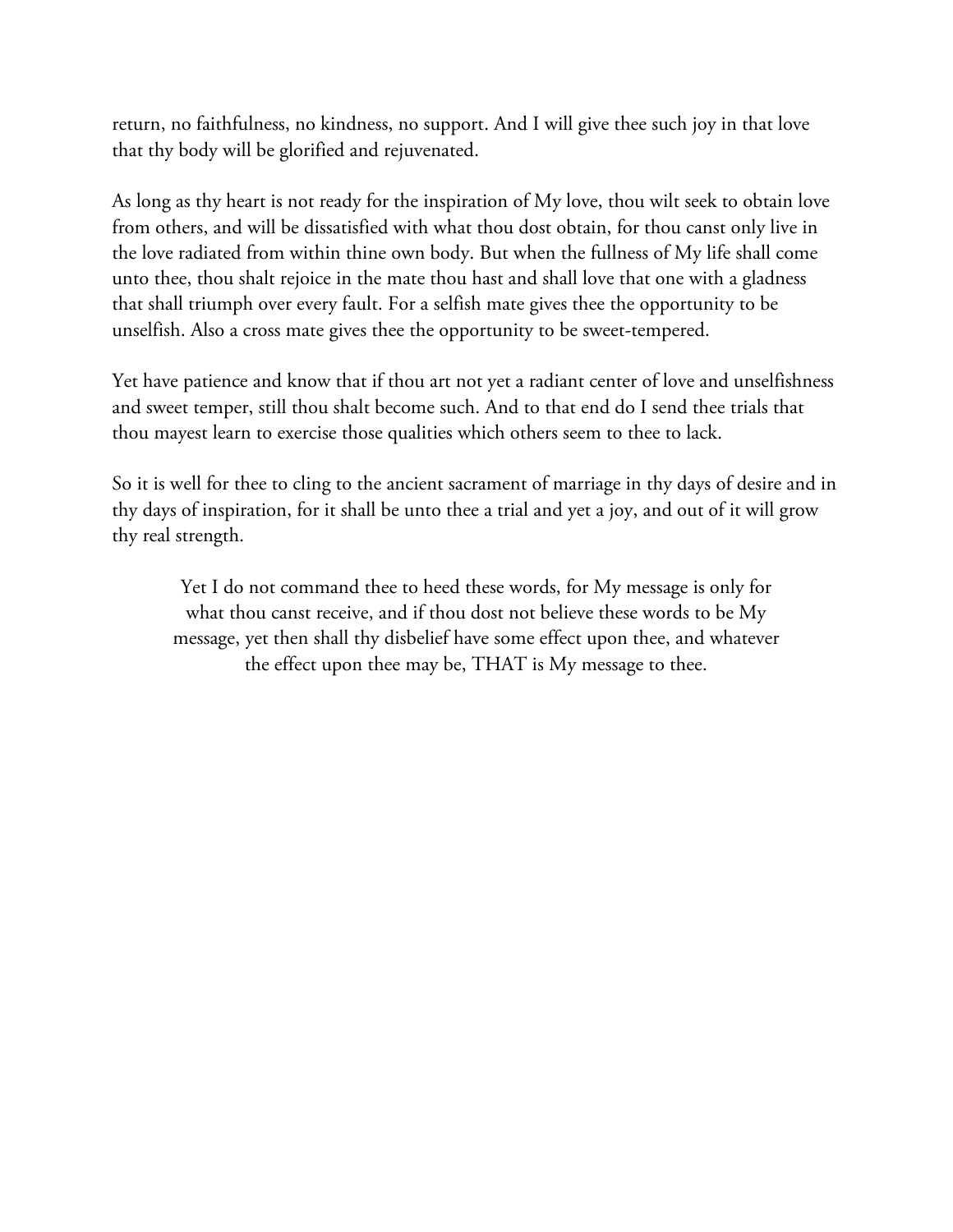The Ninth Mystery is the Mystery of Freedom. To prepare thee for freedom I have sold thee into slavery. Thou wert born a slave and raised a slave. Even when thou didst awake and knew thyself for a slave, I did not at once deliver thee.

From slavery unto slavery have I brought thee that thou mightest at last be free. When I sent thee any measure of physical freedom, I sent thee chains for thy mind. That in thee which thou didst call thy individuality was not capable of freedom. It was either a slave to thy desires, or what thou thoughtest were the opinions of others, or to what thou thoughtest was thy conscience.

Environment has educated thee into habits of action and habits of thought, and thou hast been a slave unto those habits. Even now, certain chains hang about thee, called "aspirations" and "ambitions."

Hast thou broken all the old chains which bound thee unto My mysteries of long ago? Yet art thou not free!

Hast thou suffered the crucifixion of desire and the humiliation of defeat? Hast thou given up unto Me all desire for what thou thinkest would be good? Yet perchance thou art still in slavery to thine own opinions.

My freedom is the freedom of the heart and shines forth brightest when environment seems most to enchain. Herein is this mystery, that freedom is not external, nor in any wise dependent on the actions or thoughts of others. He who is forcibly detained and does not mind it, who takes all external things as he finds them, and sees no fault in them, partakes of My freedom.

Yet, it is well for thee if thou art enchained. The organ of thy brain through which I shall after-wards express My perfect freedom can only be developed by the operation of the sense of slavery.

So it is in all My mysteries, that the worse thou dost seem to be, the better it is for thee. Art thou painfully self-conscious? Then I am developing the organ of thy brain which I design to use for expressing the consciousness of Me. Art thou fearful and afraid? Then I am developing the organ of thy brain through which I will afterwards express My perfect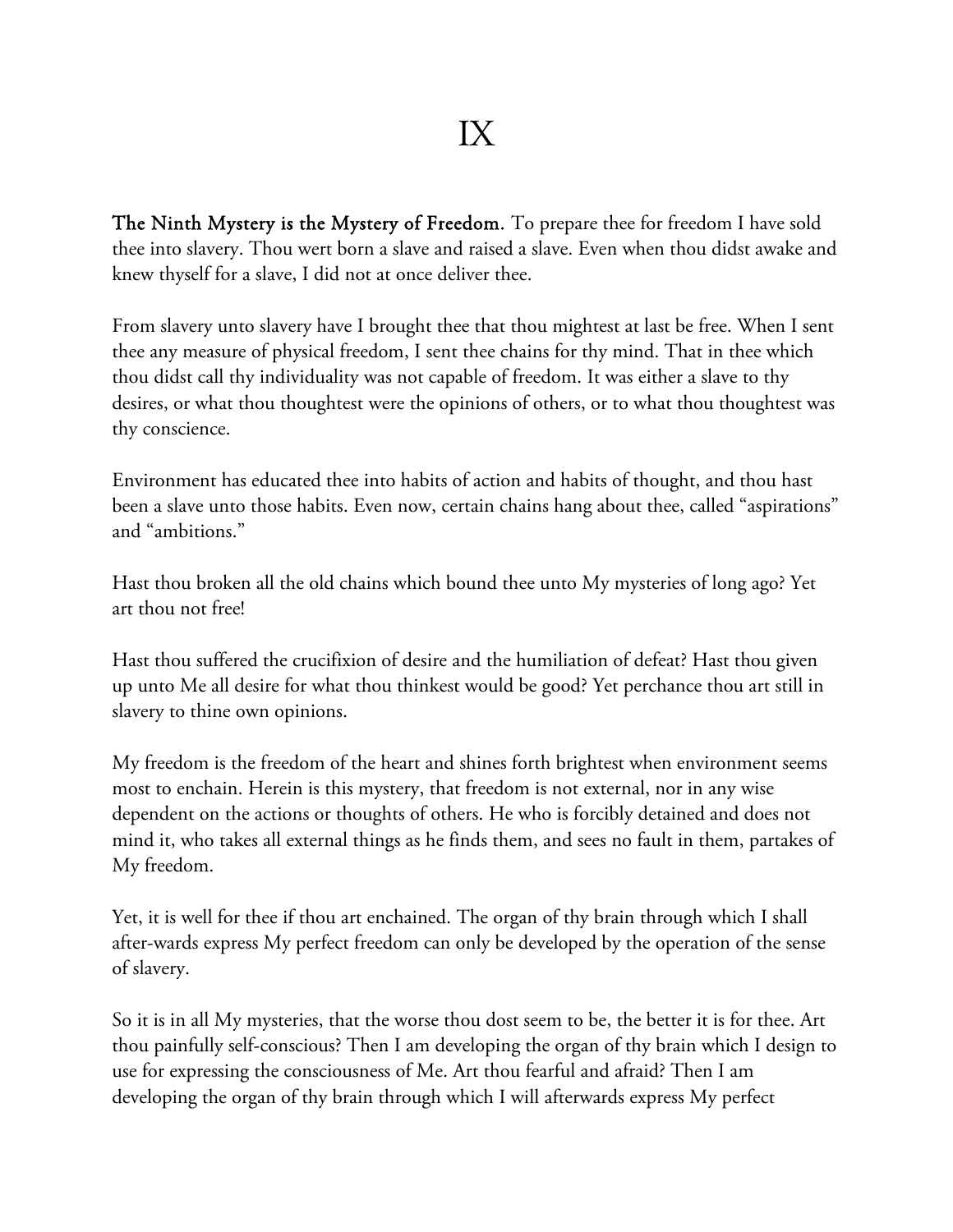courage. Dost thou suffer because thou lackest judgment? I am using that suffering to develop the organ of thy brain through which I will afterwards express My perfect wisdom and judgment.

Now the great suffering and discipline which I send unto the minds of many is that they should not be able to see the perfection of My law.

Therefore I say unto thee that thou art blessed if thou dost suffer, for that suffering develops thee; and thou art doubly blessed if thou art afraid, for out of fear will I bring forth courage; but thrice blessed if thou dost suffer, and also art in fear, and also cannot see that it is I being born in thy heart.

For out of blindness will I bring sight. Thy darkest blindness shall develop thy most glorious light. Behold, I am light shining forth from within thee.

My words come alike unto many, but it is not possible for them to be understood by thee until thou art ready for that understanding. Herein is this Mystery of Freedom, that thou art free to believe as thou dost choose, but thou canst not believe anything in thy heart until I have developed thy body to the point where it needs such a belief.

Thou art free from thine environment, for I can adapt thy heart to freely allow that other to have any opinion he chooses.

Yet thou art free to struggle against environment and free to be influenced by another's opinion. And herein is this mystery, that I call thee by many voices, through slavery, fear and doubt, that I may develop My expression, which is thy body, into freedom.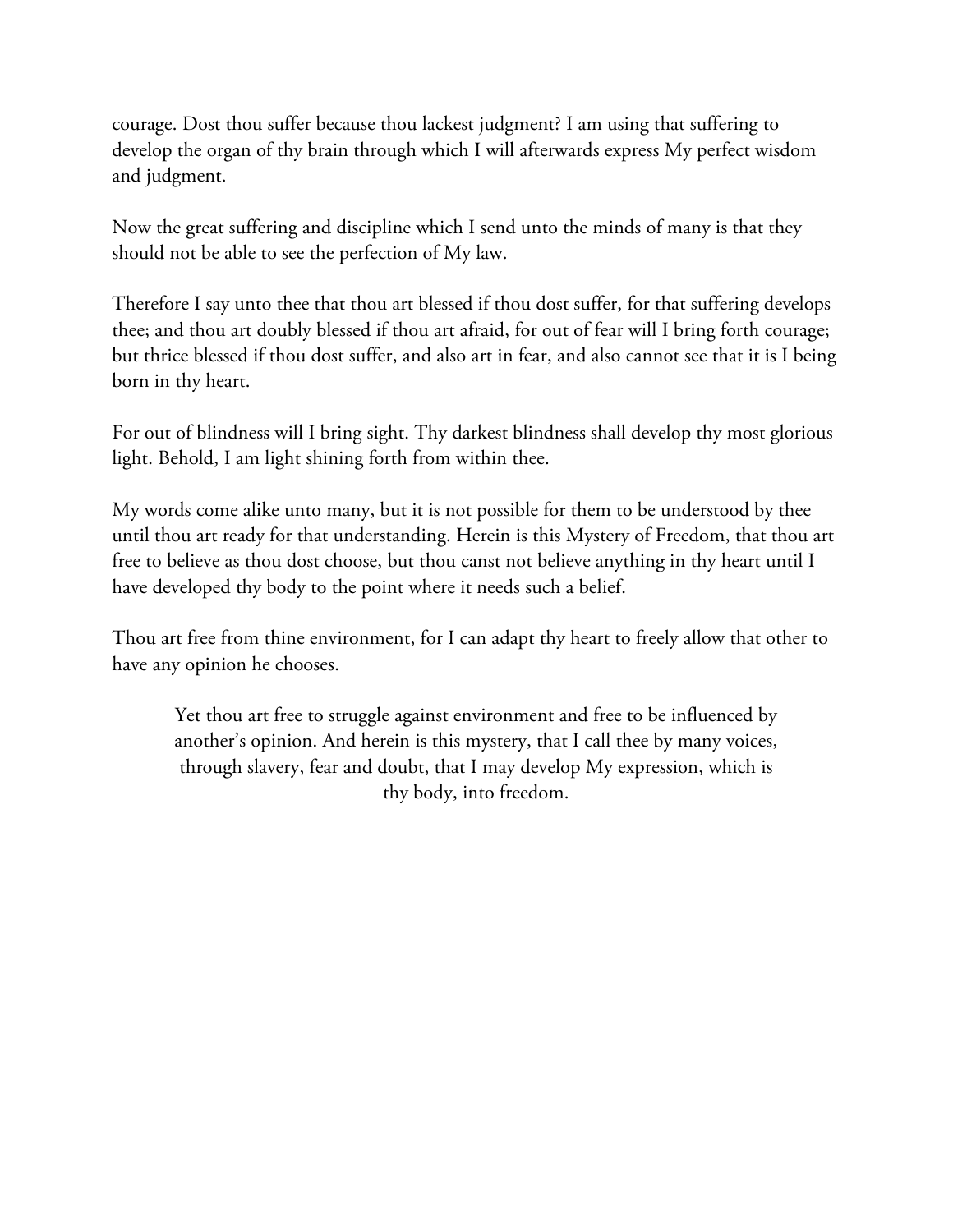Unto you who can receive it, it given to know the Mystery of Religion. Each religion and creed which I have sent differs in doctrine and practice from every other.

Wilt thou say, "Herein I know that religion is not of God, for God would not delude all the world with false religions, nor yet part of the worlds, causing one man to believe that another's religion is false."

Know that I have brought thee through many generations, developing thy body to a different perfection than any other body. Know that generation has followed generation, obeying My laws of differentiation and selection, until now. And now each one of My bodies differs from all others. Each body selects different food. Each selects different experiences and different doctrines.

And many have their choice of foods, having developed unto that point where their bodies can benefit by choosing. And many have their choice of doctrines, having the mental strength to discriminate between them.

But whether they seem to choose or seem to be forced, yet in all cases it is I that choose for them, acting through their choice or against it, giving them each what is best, under all the circumstances, to develop that particular character.

Now the nature of bodies is such that character depends wholly upon formation. And the formation of the brain and nerves is such that no food or experience or belief can appeal to the character unless such food or experience or belief is suitable for that character's development.

But dost thou say, "Does God let man believe an error?"

Know that all finite life is erroneous. But it is nevertheless suitable for thy stage of growth.

It is that in thee which setteth itself up as a separate person from Me, which believes. Now personality cannot see the Truth and is incapable of knowing Me. When that so-called person shall die, leaving thy body free to be My conscious instrument, then thy body shall radiate all truth. Until then I provide all beliefs for thee, each equally erroneous, that thou mayest believe that which appealeth unto thee.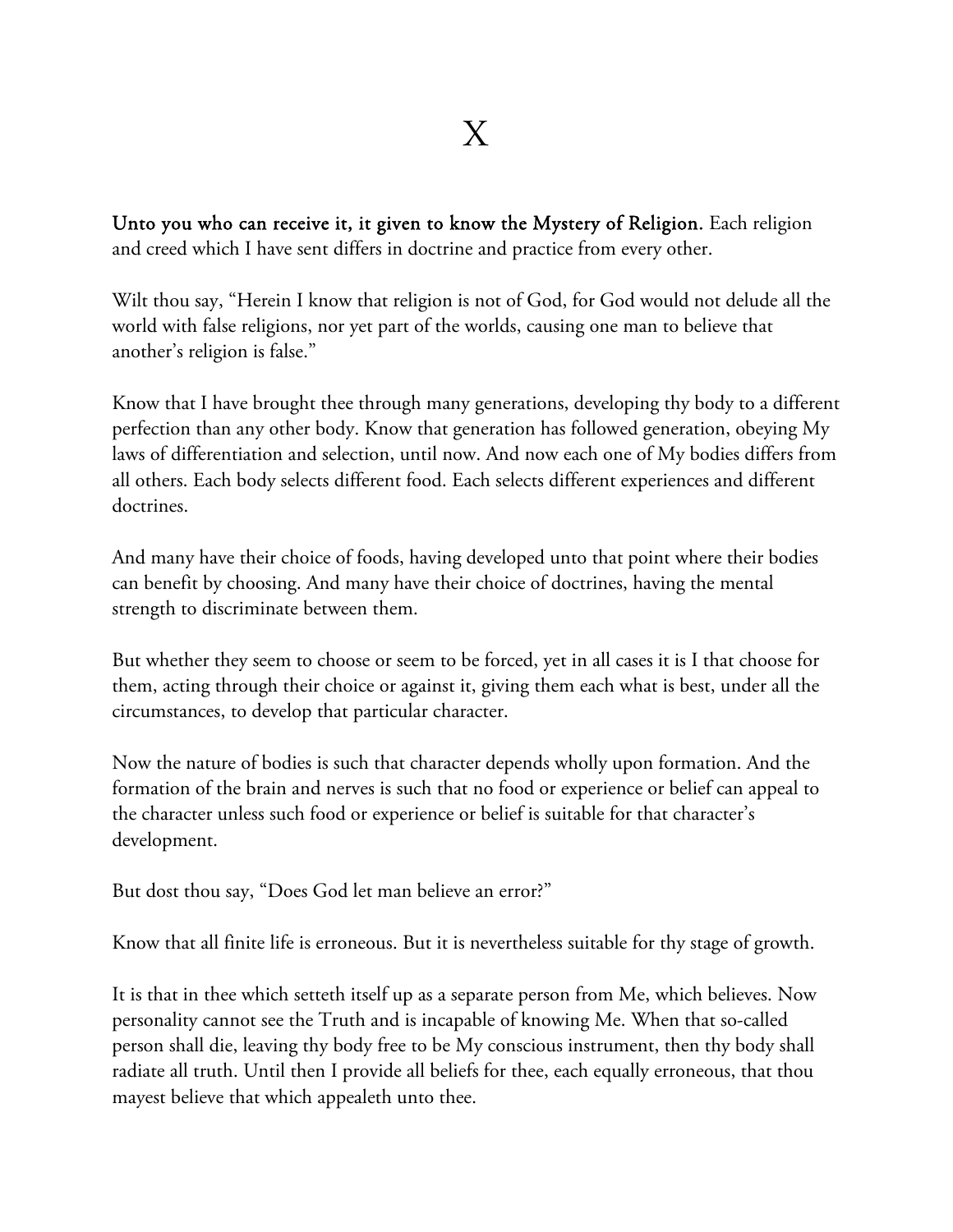And yet if thou couldst but understand one of these beliefs from within, thou wouldst find it true. For Truth is so great that but a reflection of its glory would illuminate thee

And this is the Tenth Mystery, that all religions are false when viewed from without, yet all are equally true and beautiful when viewed from within.

Dost thou teach some ancient and beautiful truth? Art thou firm in thy conviction that the truth thou teachest is the only truth, and that all differing religions are lies? Behold, it is well and thou art My minister, and the truth which thou teachest shall appeal unto many. And unto as many to whom it shall appeal thou art My messenger. And no one can believe it except they who need it for their development.

Dost thou break thy heart over those to whom the teaching does not appeal, and dost thou try to reach them by prayer and exhortation? It is well. All hearts that can break shall break, in order that those hearts that are strong shall remain. Yea, try and reach those to whom thy belief does not appeal. For this trying shall affect both them and you. Not in the way thou desirest, but to the further development of bodies, both yours and theirs.

Do some of My religions appear cruel to thee? And dost thou say, "Nothing can justify cruelty?" Yet I am cruel to thy personality and will utterly destroy it. I am cruel to be kind, developing thy brain until thou canst become conscious of Me.

It is well if thou canst see the beauty in any one of My religions. Each one, as seen from within, teaches the crucifixion of "self," and if any one of them can lead thee into the consciousness of freedom from self, thou shalt know that I have sent it unto thee for that purpose.

Hast thou read that in times past they who have professed to be My ministers have spread darkness instead of light, and kept back what thou callest the progress of civilization? Behold, I have ever been alive as I am now. I have ever provided for the development and organization of the formation of character as I saw fit. Thou knowest now part of My workings in those dark times, and I have put it in thy heart to question My wisdom on thy partial knowledge. Yet learn this, that all things worthy to survive, thrive best on opposition. The principle called civilization is one which gathers strength through the hand of him who would keep it back. Couldst thou know all, thou wouldst say, "Even then the Lord knew best."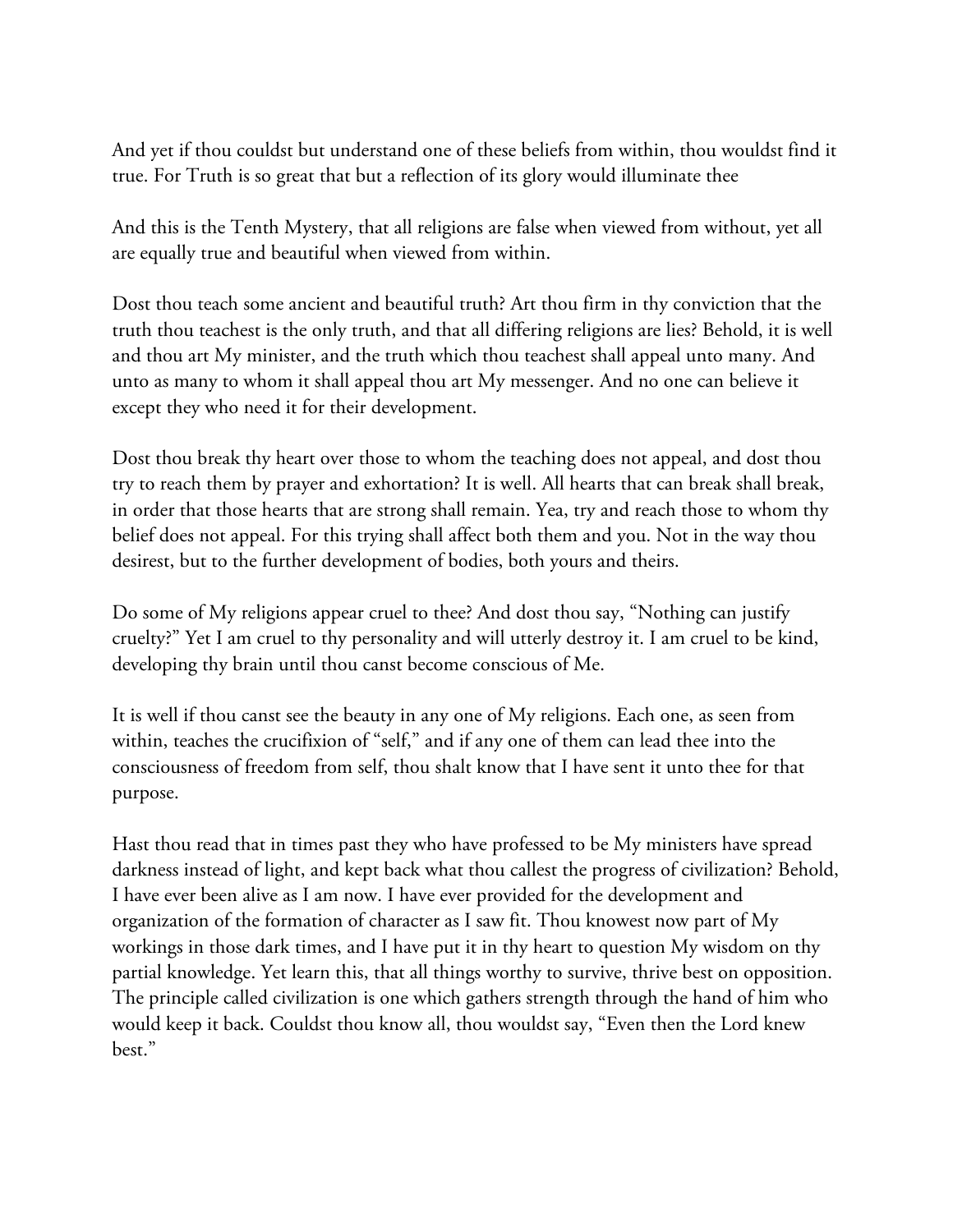But though religions have ever led men unto a knowledge of Me, it is not through religions alone that I call thee. I call by everything of which thou art conscious. Every voice is My voice. Every sweet influence of life in flower or tree or animal is My influence. Every bitter or severe or cruel jolt which can come unto thee is from Me. Do I speak severely to thy personality by the voice of religion? Yet I speak still more severely by the voice of the experience I send thee.

Every experience is from Me. Perhaps thou dost not see how thine experience can be dictated by Divine love. "If God sends this," thou dost say, "then He cannot be a God of love!"

Behold it is well for thee to speak thus for a season, for this blindness shall give place to a great light. Then shalt thou know that My love is so great that I do not let a hair of thine head be touched except by Me; and for thine advancement.

So I say unto thee that it is My voice which calls thee, whether by the words of sweet home songs and mother-taught prayers, or by the wild tempest of rough experiences. Whatever voice appeals unto thee is My truth for thee, to nurse thee until I shall lead thee into all Truth.

And this is the Tenth Mystery, that each brain believes a different doctrine and different historical facts, and I feed them thereon, giving each the best possible food for such a brain.

And thou art thyself a proof of My care; for even in this I do not let thee believe what thou readest unless that belief shall be the best food for thy brain.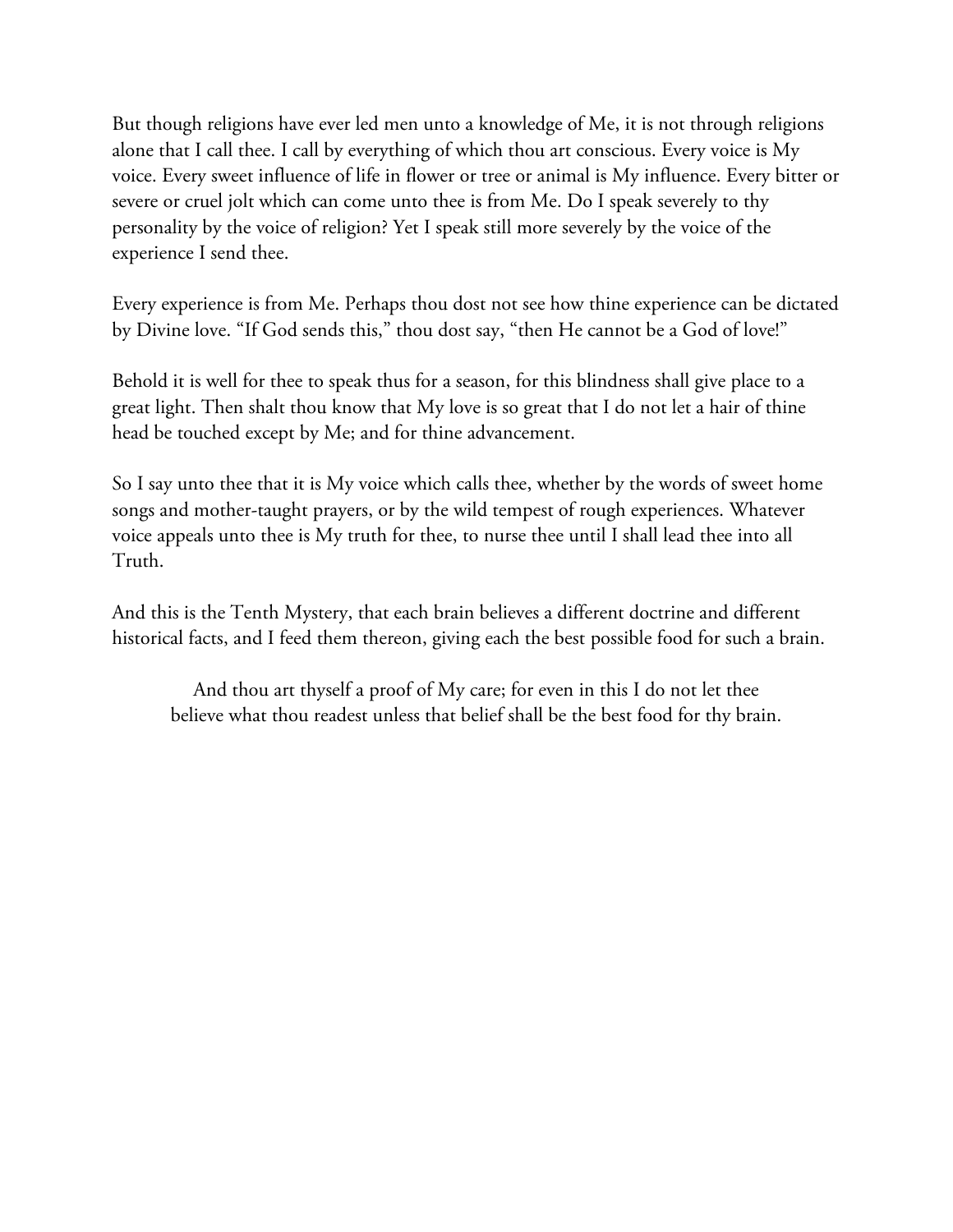#### The last Mystery is the Mystery of Death.

Thou art one and thou art three. There is thy body, which is a link in My chain of organized formation, and there is thy personality, which thinks it is the real you, and there is thy Spirit, which is Me.

Heretofore the body has been subject unto death. Yet each body which died was a link in My chain, transforming organization unto higher organization. Each had its influence upon each succeeding generation, living again in its offspring or in the bodies influenced by its life.

The personality of a body is its self-consciousness, or sense of a separate existence from Me. This sense is useful to the body for a time and is useful to other bodies by its reaction, but is temporary by nature, and subject to death.

Thou, who thinkest thou art a being separate from Me, shall die, but perchance thy body shall live.

Now, the body has been more subject unto death than the self-consciousness. And where the body dies first, the self-consciousness lives on, often continuing to be useful to other bodies by appealing to them as if from another world. It is well for thee if thou canst hear voices from these selfish personalities. And yet know that the self-consciousness is limited, temporary and does not love the eternal. I give it no further wisdom when the body dies, and it soon dies also. Yet it is well if it amuses thee to call for the presence of the selfconsciousness of some dead body, for I will cause even that experience to develop thee.

The Spirit in thy body is I, Myself. Whether any one body dies or lives, I live on, in all bodies. The real Self is reincarnated, not only in various bodies, but in all bodies.

Know this, that the Spirit is the element of life, and the self-consciousness is the element of death. Yet the self-consciousness is My minister to develop the body beyond the power of death, for the body is not necessarily subject unto death. The organization of formation is ever developing, and when a body is developed which needs no self-consciousness - which is strong enough to express Me - then the self-consciousness shall die before the death of the body, leaving the body free to express perfect love without self-thought. And there will be no element of death in that body, and I will live in it forever.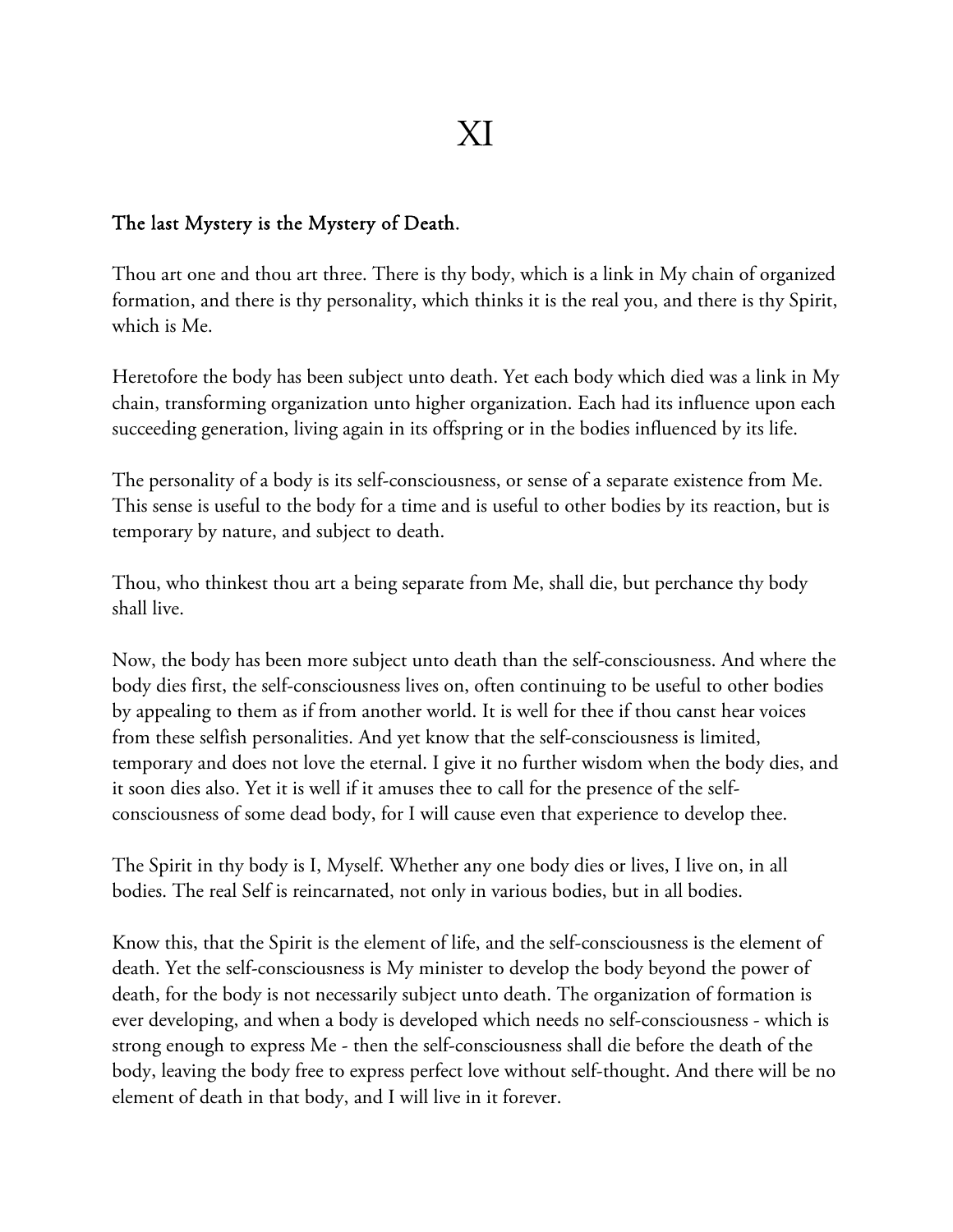Such a body will express My perfect love without desire. Does desire still live in thee? If so, well. For each desire is My minister, to prepare thy brain for real love without desire.

Thou canst not give up desire before thy time. For if thou shouldst be able to give up thy present desires in order to have the body attain to the glory of consciously expressing Me, which thou dost desire, that would be but giving up the lesser desires in order to obtain the greater. Now every desire that can come to thee is to prove thee and help thee, but they are of the self and are an element of death.

Dost thou desire that thy particular body shall be one to live forever? That desire is an element of death unto thy body and may prevent its own fulfillment. Dost thou desire to be humble? Desire is an element of pride!

Dost thou desire to be unselfish? Desire is of the self alone!

So whatever thou dost desire, the very desire therefore tends to prevent thee from attaining.

And herein is the Mystery of Death, that when thou art willing for thy body to die, it shall live, and I shall live therein, and the self-consciousness shall die.

Through many trials do I bring thy body, even through the sorrow of bereavement. For thy sake I brought forth the body which for thy sake I have visited with death.

Dost thou say, "A happy child at prayer was stricken; why do the good die young?"

Yet I rule all. I have placed in thy heart that sense of sympathy which condemns Me for not keeping some sweet child little alive. Another, perchance cries, "O, God, why did I not die as a child?" Hast thou not faith to know that whom I see fit I keep alive and whom I see fit I let die?

This is the Last Mystery, that death is My angel. The child-body whose formation will not stand the great trials of the world, I relieve of those trials. Such a body is not tried with strong tendencies, thus thou callest it "good". The coming and passing away of such a body is for thy sake, in order that thou mayest be tried with the fire of affliction.

And thy sense of separate personality shall die and pass away. But unto the bodies of those in whom the self has died do I give eternal life. And herein is this mystery, that he who would